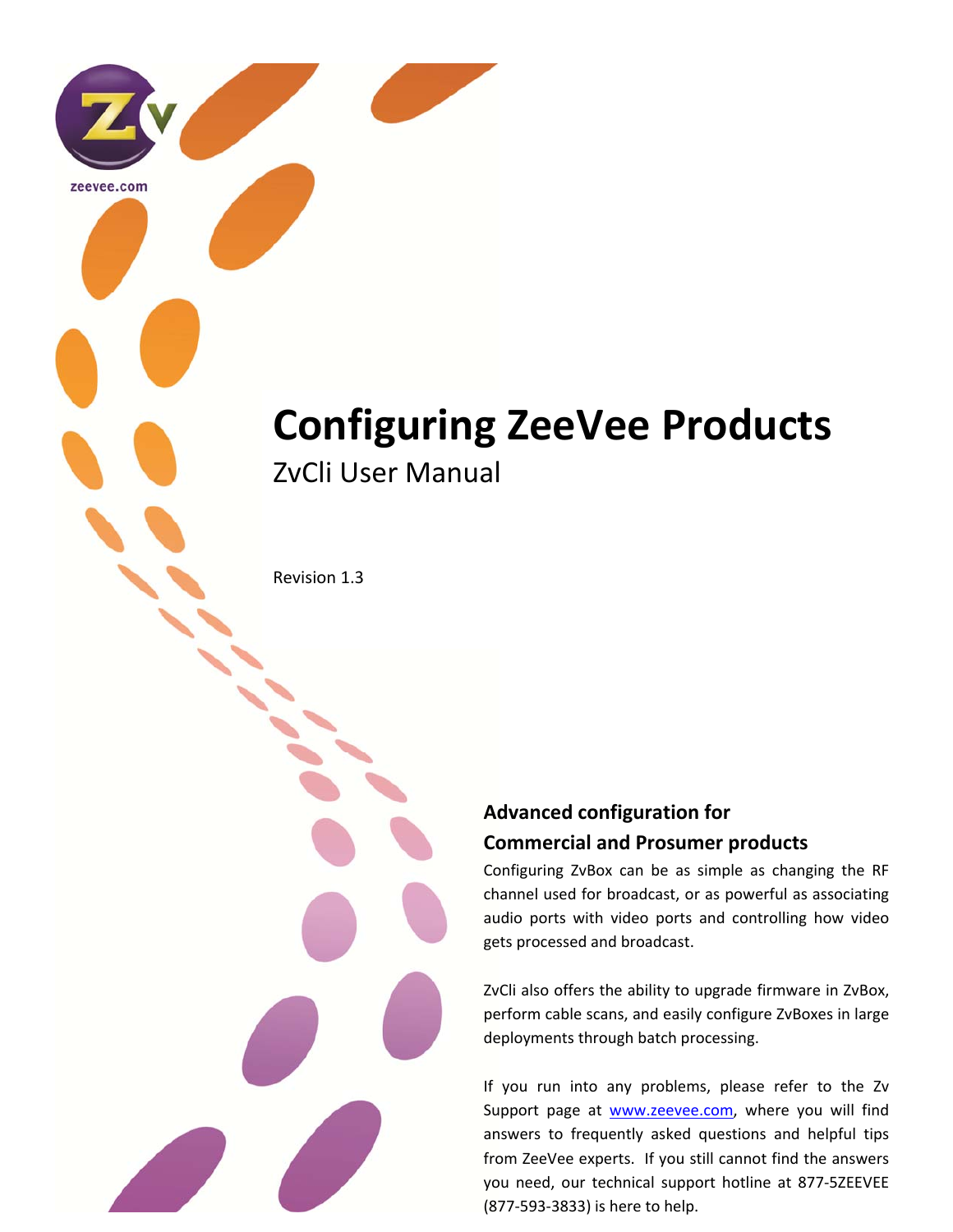# **Contents**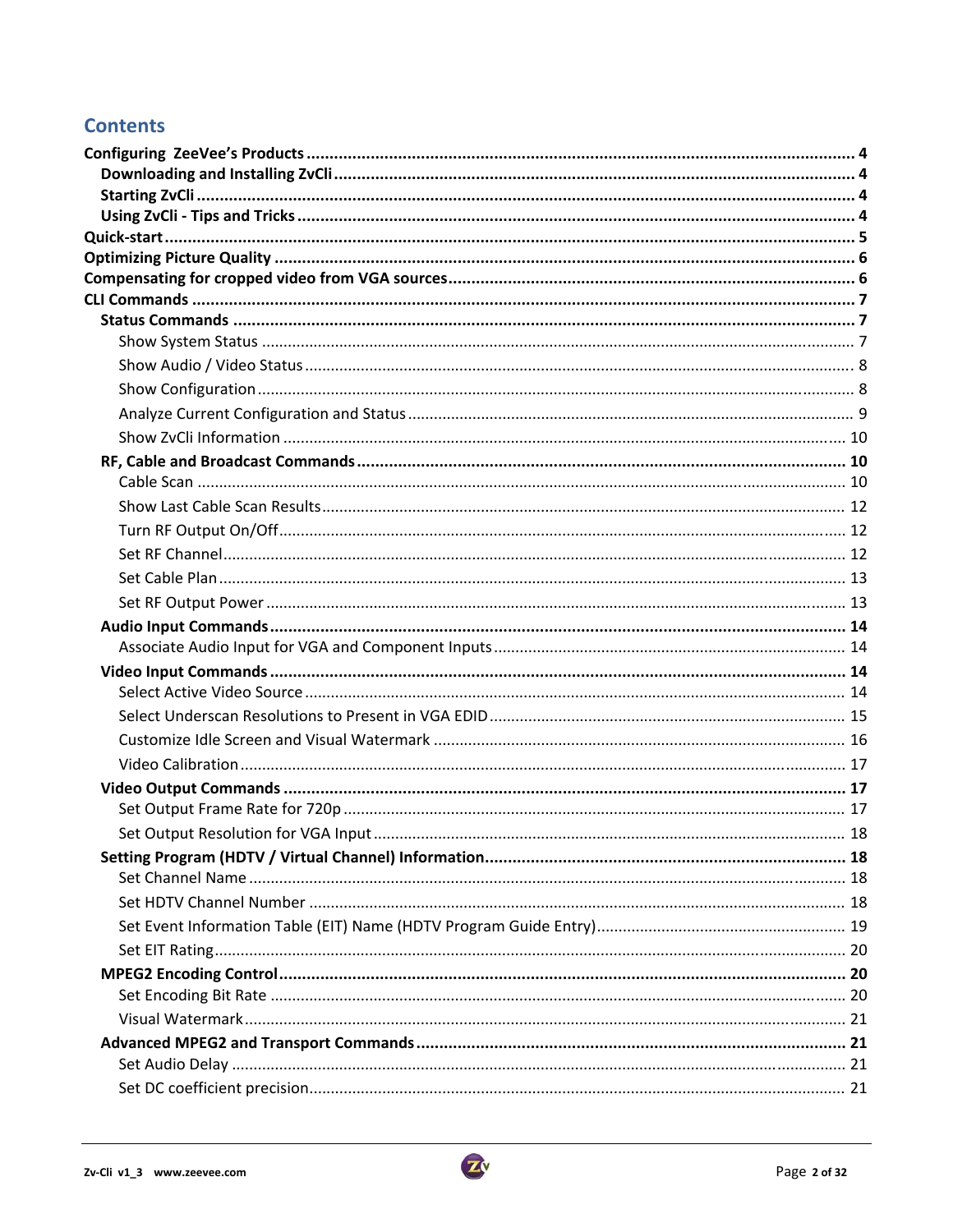This software uses several open-source libraries:

- Freelmage, used under the FIPL, version 1.0. See http://freeimage.sourceforge.net for details.
- Curl, used under a BSD-style license. See http://curl.haxx.se for details.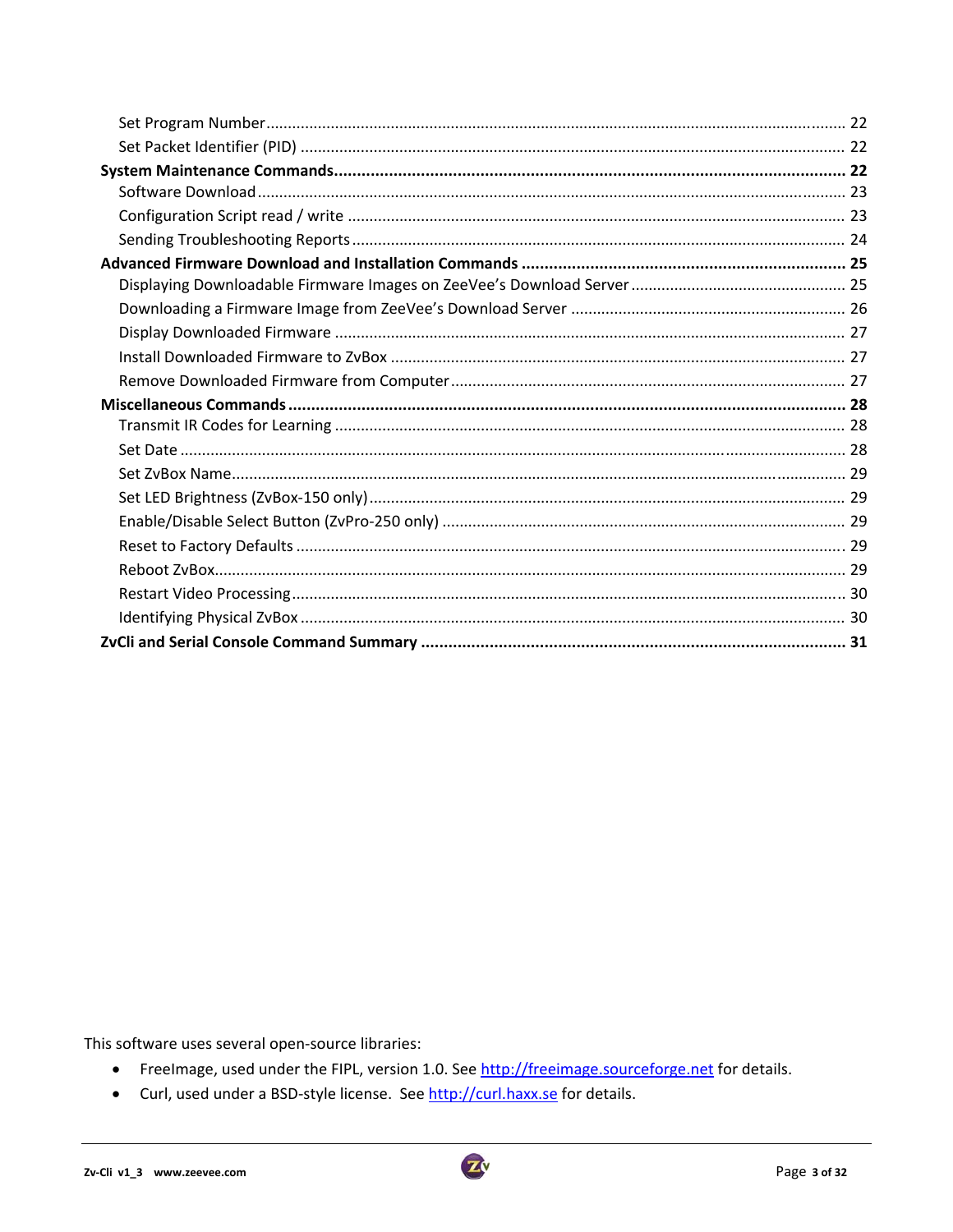# **Configuring ZeeVee's Products**

ZeeVee products can be configured through a USB connection to a computer running ZvCli – a PC-based software application that can be downloaded from the ZeeVee website. Configuration is very simple, and usually just involves setting the RF channel on which the ZvBox will broadcast. On some products more advanced settings are available, such as associating audio and video inputs. Any settings that are made are stored in ZvBox and not lost on power‐down.

Some ZeeVee products (primarily the Pro line) have an RS-232 serial port as well. This helps with remote management and input switching, and makes it possible to integrate ZeeVee products with traditional automation systems. Most settings and command syntax that are available through ZvCli are also available through the serial interface. Most notably missing are the ability to update the unit's Firmware, and the ability to save or load settings from a file. The command summary at the end of this document gives the port specifications.

# **Downloading and Installing ZvCli**

ZvCli is available for download from the ZeeVee website at www.zeevee.com/commercial/zvcli.

**Important:** ZeeVee regularly makes improvements to video and audio quality, and overall functionality. Always check for updated firmware for your ZvBox before deploying the unit. This is done by using the **"download check"** command in ZvCli.

# **Starting ZvCli**

Once installed, ZvCli can usually be found under "Start / All Programs / Zv / ZvCli". Once launched, the program will attempt to communicate with your ZeeVee product via a USB connection. However, it is important to understand that ZvBox or ZvPro might not be 'listening' to the USB port. It is possible to configure the USB port on certain models to act as a USB audio device ‐ once they are operating in that mode, ZvCli cannot communicate with ZvBox. To assure a connection, perform the following steps:

- 1. Start ZvCli. If the software reports that the connection succeeded, you are all set, and can continue to use ZvCli to configure the product.
- 2. If the software says that the connection is down (and displays the output text in red), unplug the USB cable between the ZvBox and the computer, and then reconnect it. Wait a few moments‐ if successful, ZvCli will automatically report that a connection is now available.

Note ‐ If ZvBox was using the USB port as an audio device, audio may be disabled until you have completed configuration changes, exited from ZvCli, then disconnected and reconnected the USB cable.

# **Using ZvCli ‐ Tips and Tricks**

ZvCli is a very simple, yet very powerful interface. Here are a few tips that make using it easy. Note - most are identical through the serial connection as well.

- ‐ Factory defaults are underlined in this document where applicable.
- ‐ <> encase a value, {} encase a mandatory choice. [] encase optional parameters.
- ‐ Preceding any line with # makes the remaining text on that line a comment.
- Text strings that contain spaces, like channel names, need "quotes" around them.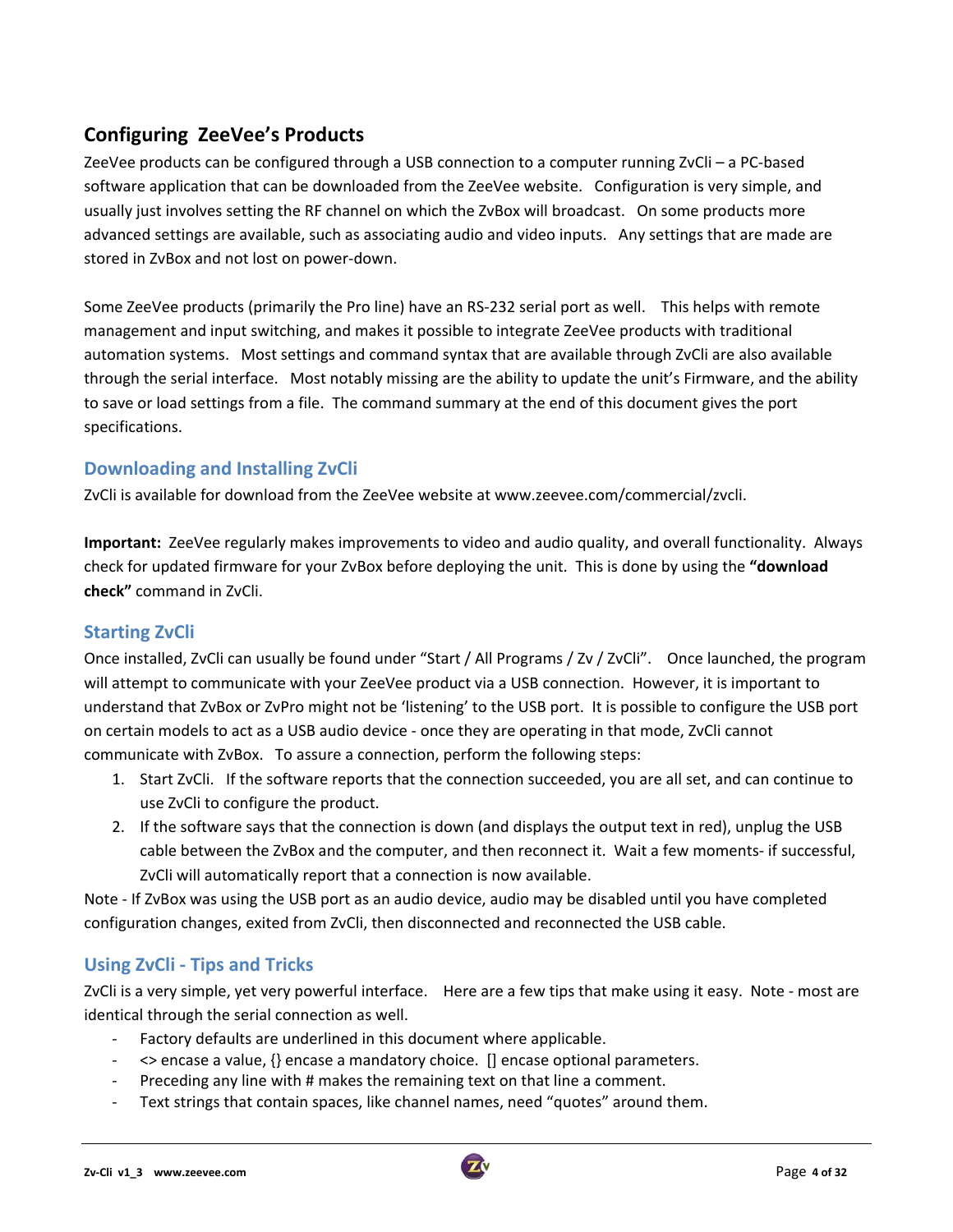- ‐ Really powerful If you start typing any command and hit<TAB>, it will show you what your choices are and will auto-complete for you if it can. Give it a try. Tab will always do one of the following;
	- o Add text to complete a command, or portion of a command
	- o Add a space after a complete command
	- o List command options that a user must select from
- ‐ If you are connected and communicating with a ZvBox, all text is shown in white
	- o If the connection is ever lost, a message is printed and the text turns red
	- o During a reset or reboot, the text will turn red at first, then turn back to white when the connection is restored.

# **Quick‐start**

This document describes many settings that can be made to the ZvBox. At first glance, they can be intimidating and confusing, especially if you are not familiar with HDTV broadcasting and associated jargon. Fear not! In most cases, the only setting you will need to make is telling ZvBox what channel to broadcast on.

Note – make sure your HDTV is set in Cable mode, vs. Antenna or Over-the-air mode. ZvBox broadcasts using QAM – the same standard used by cable companies.

- 1. Connect ZvBox to your computer using the included USB cable
- 2. Start ZvCli as described above
- 3. Enter the following commands:
	- **set rf‐output off set rf‐channel 53 set mpeg2 program video1 hdtv‐channel 53.1 set rf‐output on set audio‐for‐component spdif‐coax**

That's all there is to it! Your ZvBox should now be broadcasting on RF channel 53, and can be tuned in at your HDTV by entering 53.1. Note – sometimes a channel scan is required at the HDTV before the new channel is recognized.

The rest of this manual will help you understand how to get software and firmware updates, and how to make other settings or get helpful information that may be useful in different scenarios.

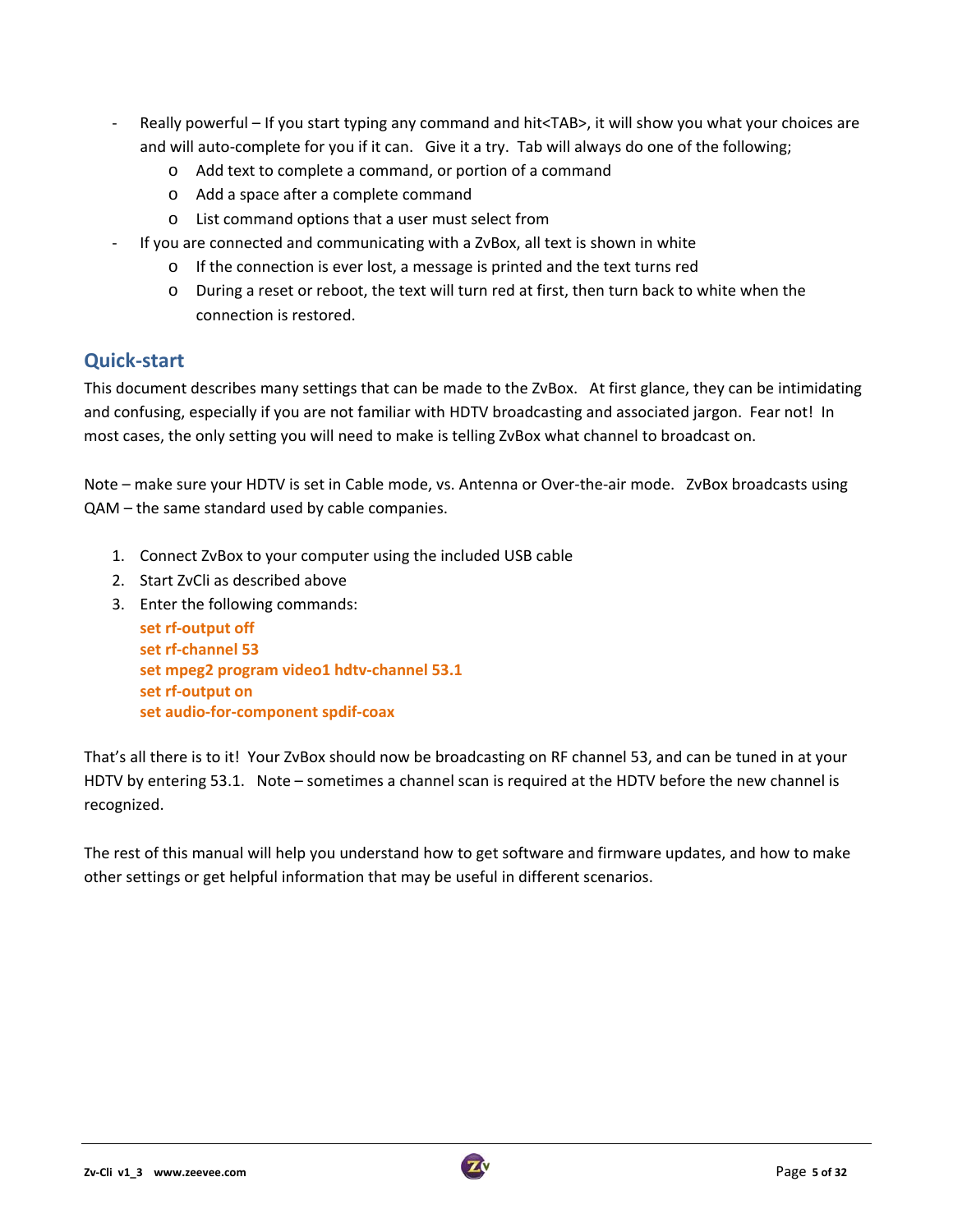# **Optimizing Picture Quality**

For the best picture quality, perform the following steps:

- 1. Set VGA sources to output a 1280 x 720 image. This will result in an optimal quality picture that fills the screen properly. If part of the image is cropped off by your TV, see the section titled Compensating for TV overscan below.
- 2. Set Component Video sources to output a 720p resolution whenever possible
- 3. Run the "download check" command in ZvCli to:
	- a. Make sure you're using the latest version of the ZvCli software
	- b. Make sure the ZvBox firmware is up to date‐ newer firmware often delivers picture quality enhancements.
- 4. Make sure the ZvBox's "output data rate" is set to "high" to enhance picture detail ("set mpeg2 output‐ data‐rate high"). **Note:** some HDTVs won't work properly with this setting, and picture breakup during fast action scenes will occur. Simply reset the output data rate to "normal" if this happens.
- 5. For the smoothest motion video, make sure "output frame rate for 720p" is set to "60fps"; ("set output‐ frame‐rate‐for‐720p 60fps"). **Note**: this setting is available only on the ZvPro line of products.

Finally, if you're having picture quality issues, e.g. no picture, image breakup, image cropping, etc., please see our FAQs at www.zeevee.com/commercial/faqs.

# **Compensating for cropped video from VGA sources**

Digital Televisions have unfortunately inherited a very bad trait from their analog TV predecessors: something called overscan compensation. In the 'old days', the picture was stretched beyond the edges of the screen so that the beam retrace didn't disrupt the image. What that really means is that portions of the picture are lost – and each TV model chopped off different amounts. For some crazy reason, this still happens today on digital TVs! Even though we send \*exactly\* 1920x1080 pixels, TVs will still throw some part of this away before displaying the image. The amount lost can be as much as 15% or more on some TVs! Some TVs allow you to control this (look for setting like Unscaled or Native in Picture settings). Most do not let you override it.

Component Video sources have always been designed to be displayed on TVs with the possibility of losing a portion of the picture. Content is specially designed to keep important information inside of a 'safe area'. There is no need (and no ability) to adjust the source to fit the TV better – just know that you may see a little more on one TV when compared to another.

VGA sources are quite a different matter. These are usually computer images that have important information on the edges of the screen. Windows has a Start button and the task bar right on the edge. Apple has a dock on the edge. Digital signage applications typically put a news crawl on the edge. Any cropping of the image may lose very important information.

ZeeVee has developed a patent‐pending mechanism to help you compensate for this behavior. By changing the information presented to the computer over the EDID on the VGA connected, we can give the computer an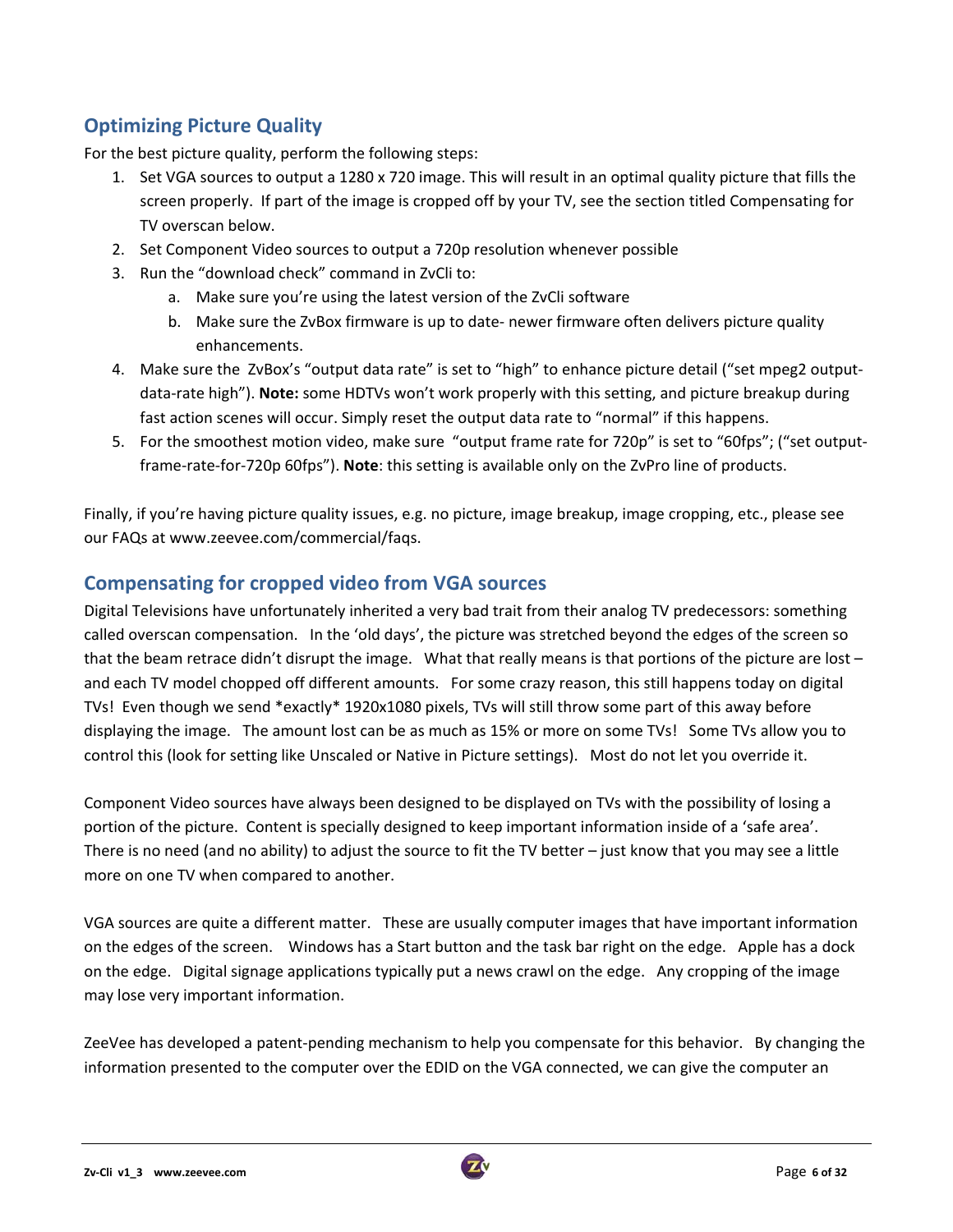alternate resolution to use instead of the default – one that's a little smaller. Although the product ships with a default underscan resolution, we also allow you to optimize the settings to match the exact behavior of your TV.

Here are the steps involved:

- 1) Broadcast a VGA source to your HDTV(s). Note which TV crops off the most.
- 2) At the CLI, type "set video-source test-image-1"
- 3) On the TV that crops the most, read off the largest resolution that is visible. It will look like this:



- 4) Use the set vga-edid-underscan-resolution-720 command and enter the resolution that you saw.
	- a. Note: On Apple computers, the X horizontal resolution must be divisible by 16.
- 5) Unplug the VGA cable from your computer, wait a few seconds, and reconnect it. There should now be a new resolution available in your "display properties' that matches your setting. Select it. Your screen should now perfectly fit on your HDTV.
- 6) There is no test image available today for 1080. However, the percentage cropped for 720 is usually the same as for 1080. Compute the cropped 1080 resolution from your 720 results and enter that into the underscan resolution for 1080.

# **CLI Commands**

#### **Status Commands**

These commands help you see how the ZvBox is configured, as well as some internal status.

#### **Show System Status**

Shows a large variety of information about the system, including revisions, serial numbers, etc.

#### **Syntax**

#### **show system‐status**

#### **Example:**

| : ZvPro 250                              |
|------------------------------------------|
| : LXX8410004A                            |
| : 1(17)                                  |
| : U-Boot 1.1.17 (Sep 24 2008 - 10:52:12) |
| : 2.0.0.5783                             |
|                                          |

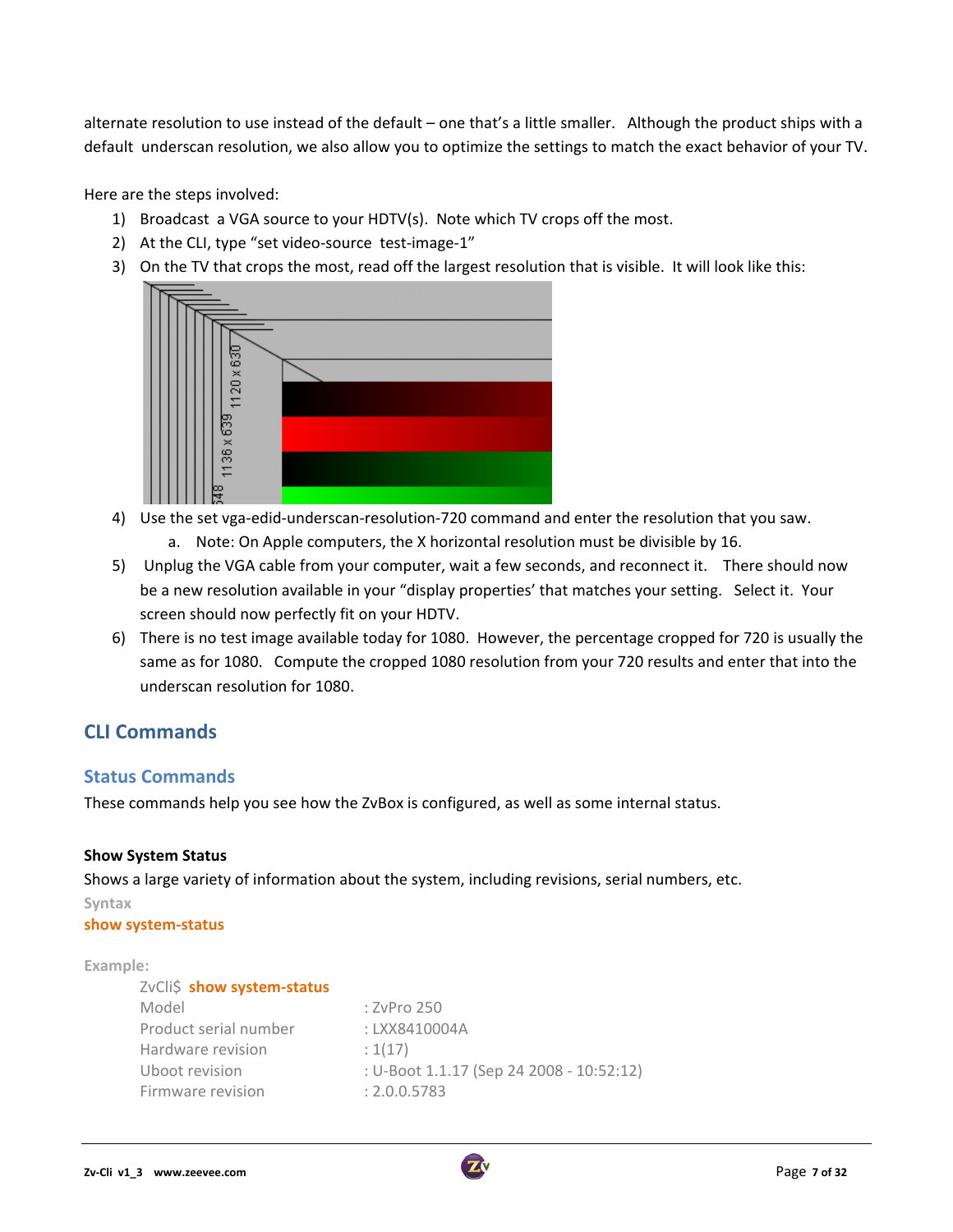| Firmware install date       | : Tue 2009-Jun-16 17:45:28 Eastern Daylight Time         |
|-----------------------------|----------------------------------------------------------|
| Temperature                 | : Okay (42C, 41C, 44C)                                   |
| Boot count                  | : 58 OS boots, 91 Encoder boots                          |
| Custom VGA EDID resolutions | : 1280x720, 1208x679, 1920x1080, 1808x1017               |
| USB device type             | : serial/audio composite                                 |
| Serial console baud rate    | $: 9600 (8-N-1)$                                         |
| Date/time on device         | : 2008:01:01:00:11:19 UTC (Tue 2008-Jan-01 00:11:19 UTC) |
| Uptime (since OS boot)      | : 1 day, 19 hours, 46 minutes, 13 seconds                |
| ZvCli\$                     |                                                          |

#### **Show Audio / Video Status**

Provides information about what ZvBox is seeing on its video inputs, what format is being used to broadcast, and other information that can be helpful during installation.

#### **Syntax**

#### **show av‐status**

#### **Example:**

| ZvCli\$ show av-status        |                               |
|-------------------------------|-------------------------------|
| Transmit status               | : Transmitting                |
| Transmit rf-channel           | : 2                           |
| Transmit hdtv-channel         | : 2.1                         |
| Transmit modulation           | : QAM                         |
| Transmit cable-plan           | : standard                    |
| Input video source            | : VGA                         |
| Input video format            | : 1280x720 progressive        |
| Output video format           | :720p                         |
| Input audio source            | : spdif-coax                  |
| Input audio status            | : supported format            |
| Input audio format            | $:$ PCM                       |
| Input audio channels          | : $2/0$ , L, R                |
| Input audio bit-rate          | : unknown                     |
| Input audio sample-rate       | : 48000 Hz                    |
| Output audio status           | : transmitting received audio |
| Output audio format           | : AC3                         |
| Output audio channels         | : $2/0$ , L,R                 |
| Output audio bit-rate         | : 192 kbps                    |
| Closed caption device state   | : connected                   |
| Closed caption bytes received | : 20043                       |
| ZvCli\$                       |                               |

#### **Show Configuration**

Shows the current configuration. It is presented as a series of commands and their current values; the commands and values can be copied and pasted into a script file, making it easy to copy the configuration of one ZvBox to others, or to restore settings at a later time. Also see the Script Read/Write commands. Note: If you make any changes to a script, before saving make sure the script begins with the command 'set rf-output off'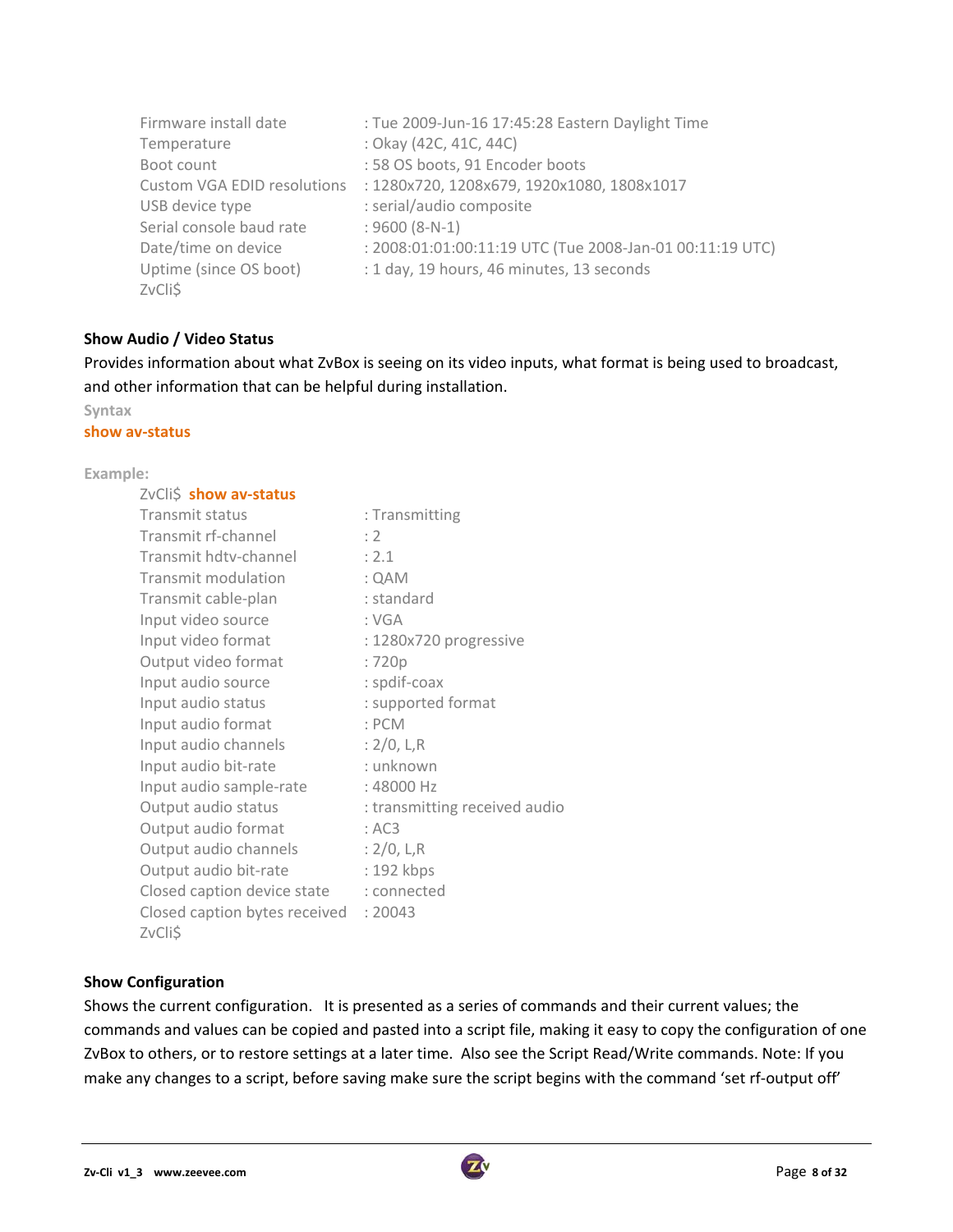and ends with 'set rf-output on". Turning the RF output off is a pre-requisite for several commands (like 'set rfchannel'), and turning it back on is required for the ZvBox to output a channel.

# **Syntax**

### **show config**

**Example:**

#### ZvCli\$ **show config**

# Disable RF output to be safe while configuring other items set rf-output off

set audio‐for‐component analog set audio‐for‐vga analog set cable‐plan standard set custom‐idle‐screen "" set custom-watermark "" set led‐brightness high set mpeg2 audio‐delay 4 set mpeg2 dc‐coefficient‐size 10‐bit set mpeg2 output‐data‐rate normal set mpeg2 program video1 eit-name "Video Over COAX" set mpeg2 program video1 eit-tv-rating TV-G set mpeg2 program video1 hdtv-channel 2.1 set mpeg2 program video1 long-channel-name "Welcome To ZeeVee ZvCast" set mpeg2 program video1 program‐number 1 set mpeg2 program video1 short-channel-name "ZvCast" set mpeg2 starting‐pid‐number 256 set output‐frame‐rate‐for‐720p 30fps set rf‐channel 2 set rf‐power 5‐highest set select‐button enabled set vga-edid-underscan-resolution-1080 1808x1017 set vga‐edid‐underscan‐resolution‐720 1208x679 set vga‐output‐resolution auto set video‐source component set watermark‐visual on set zvbox‐name "unnamed"

# Following is the configured rf‐output value set rf‐output on

ZvCli\$

### **Analyze Current Configuration and Status**

ZvCli is able to look at ZvBox's current configuration and status, and will report warnings when things look 'odd'. The following items are checked.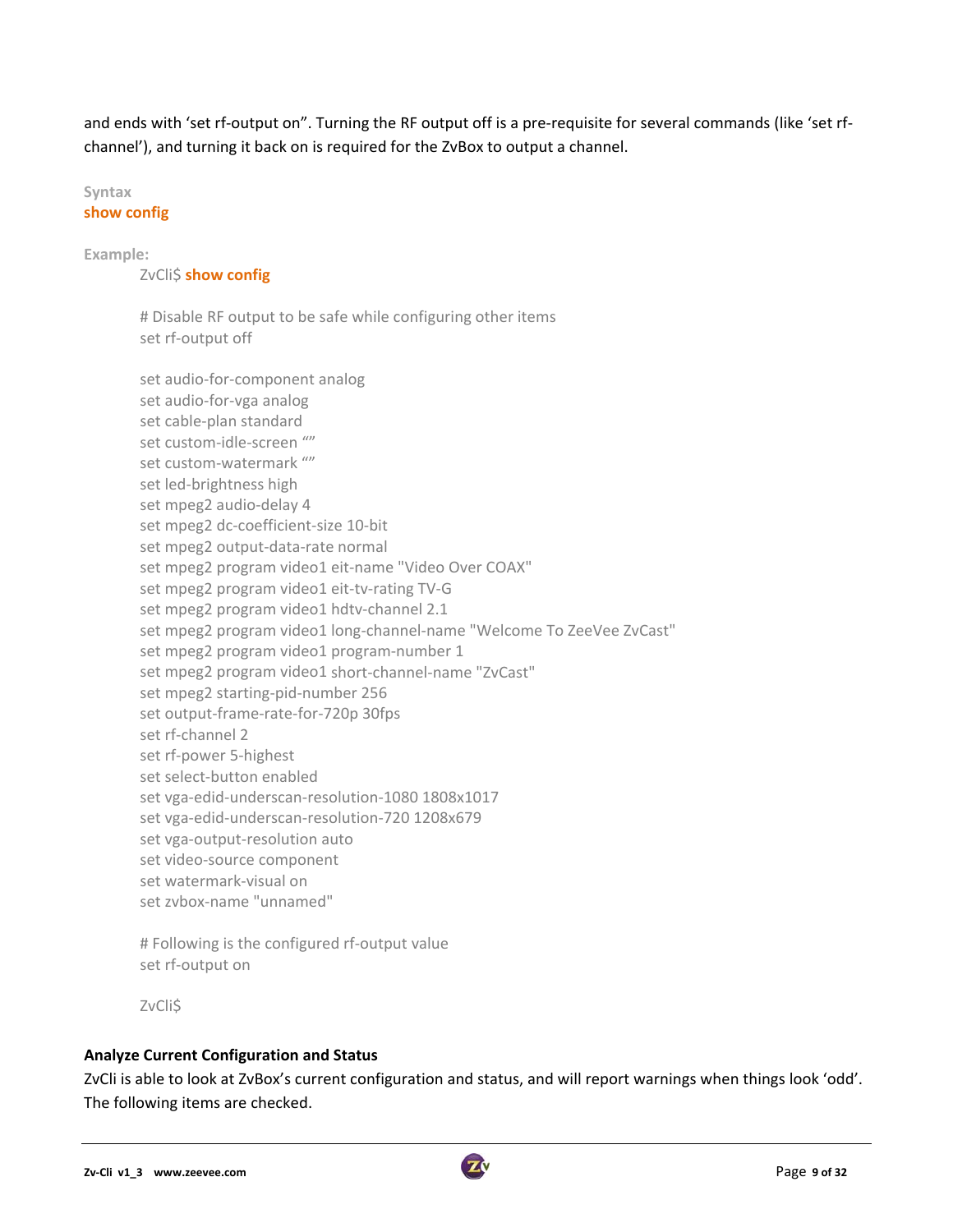- ‐ **ZvCli and Firmware Version:** Warning if there is a newer ZvCli or Firmware available.
- **Date:** Warning if the date on the computer differs greatly from the date in ZvBox.
- ‐ **Video Input:** Warning if the video format on the active video input is unrecognized.
- ‐ **Audio Input:** Warning if the audio format on the active audio input is not recognized.
- ‐ **RF Conflict:** ZvBox checks the selected RF channel for conflict before transmitting.

#### **Syntax show analysis**

#### **Example:**

#### ZvCli\$ **show analysis**

Host's current date/time : 2009:02:02:15:00:21 UTC (Mon 2009‐Feb‐02 10:00:21 Eastern Standard Time) ZvBox date/time : 2008:01:04:20:56:56 UTC (Fri 2008‐Jan‐04 15:56:56 Eastern Standard Time) The date/time on ZvBox is significantly different than the time on this machine (host). You may wish to set the date/time via 'set date'. Transmit status : \*Transmitting, conflict detected Energy was detected on this rf‐channel, so there may be another source transmitting on this rf-channel. If you experience problems tuning this channel, you may wish to scan for free rf‐channels and change the configuration to transmit on a free rf-channel. Input video resolution : unrecognized Unable to determine the input video resolution. Ensure that the

 video source is transmitting a standard resolution. ZvCli\$

### **Show ZvCli Information**

#### Provides information about the running ZvCli.

**Syntax show zvcli‐info**

**Example:**

ZvCli\$ **show zvcli‐info** ZeeVee Command Line Interface (version 2.1.0.5609) Copyright 2009, ZeeVee Inc. ZvCli\$

### **RF, Cable and Broadcast Commands**

These commands are used for settings related to the local cable plant, and how ZvBox will broadcast.

#### **Cable Scan**

ZvBox products contain a very powerful feature that helps the installer greatly – a built‐in cable spectrum analyzer. When asked, ZvBox will stop transmitting, analyze every RF channel on the cable and report the result. The report shows if a channel is open or occupied, and if occupied, if the channel is Analog or Digital.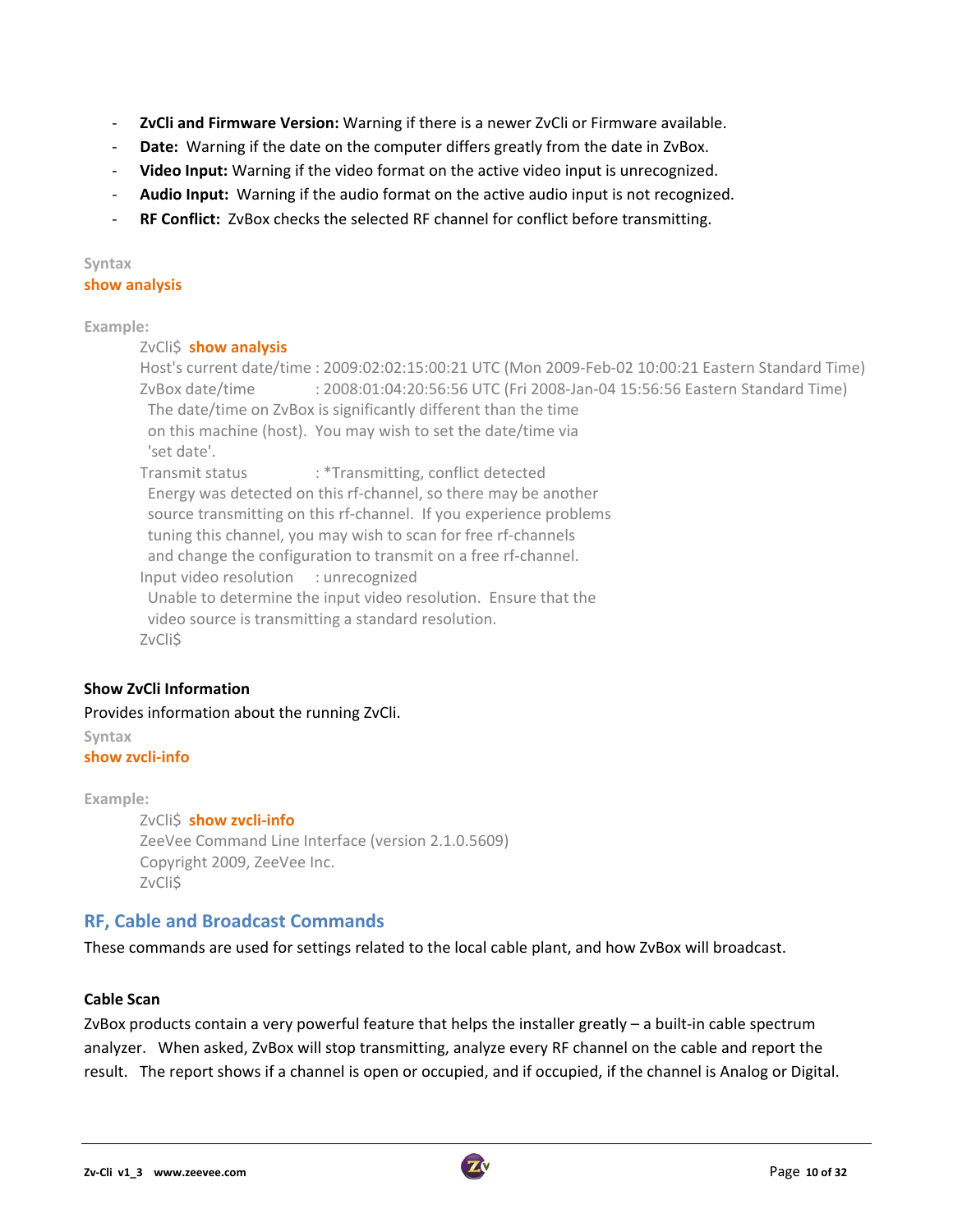#### **Syntax**

#### **system cable‐scan** [**cable‐plan** {standard |HRC | IRC | **auto‐detect** }]

You can optionally supply the cable plan (standard, HRC or IRC). If omitted, auto‐detect is used.

The auto-detect option will try to determine the plan that is in use and behave accordingly. This is reliable when there are a reasonable number of other channels on the cable for the ZvBox to probe. A relatively empty cable may yield unreliable results. During the scan, connecting ZvBox to the cable plant using the same connection that you would use to connect an HDTV will yield the best results.

Scanning is done from the lowest RF frequency to the highest, though the RF channel numbers being scanned will appear on-screen in a non-linear order (i.e. channel 95 will appear after channel 6). This is normal- please do not stop the scan prematurely. Many different parts of the system are involved with the scan, and may become confused if not allowed to complete their task.

**Example: (some results omitted to save space)**

```
ZvCli$ system cable‐scan
Initiating scan, please be patient, this can take a few minutes...
First attempting to determine cable plan in use on the cable...
Detected cable‐plan type: standard
RF‐channel occupancy using cable‐plan: standard
RF‐channel 2 is occupied (digital)
RF‐channel 3 is occupied (digital)
RF‐channel 4 is free
RF‐channel 5 is free
RF‐channel 6 is free
RF‐channel 95 is free
RF‐channel 96 is free
RF‐channel 97 is occupied (digital)
…
…
RF‐channel 135 is free
Scan complete
Analog signals detected on the following 1 RF‐channels (cable‐plan standard):
 14 
Digital signals detected on the following 15 RF‐channels (cable‐plan standard):
           2 3 7 8 9 17 18 19 20 21 22 49 97 98 99 
No signals detected on the following 118 RF-channels (cable-plan standard) and are available for use:
  4 5 6 10 11 12 13 15 16 23 24 25 26 27 28 29 30 31 32 33 
  34 35 36 37 38 39 40 41 42 43 44 45 46 47 48 50 51 52 53 54 
  55 56 57 58 59 60 61 62 63 64 65 66 67 68 69 70 71 72 73 74 
 75 76 77 78 79 80 81 82 83 84 85 86 87 88 89 90 91 92 93 94 
 95 96 100 101 102 103 104 105 106 107 108 109 110 111 112 113 114 115 116 117 
118 119 120 121 122 123 124 125 126 127 128 129 130 131 132 133 134 135 
ZvCli$
```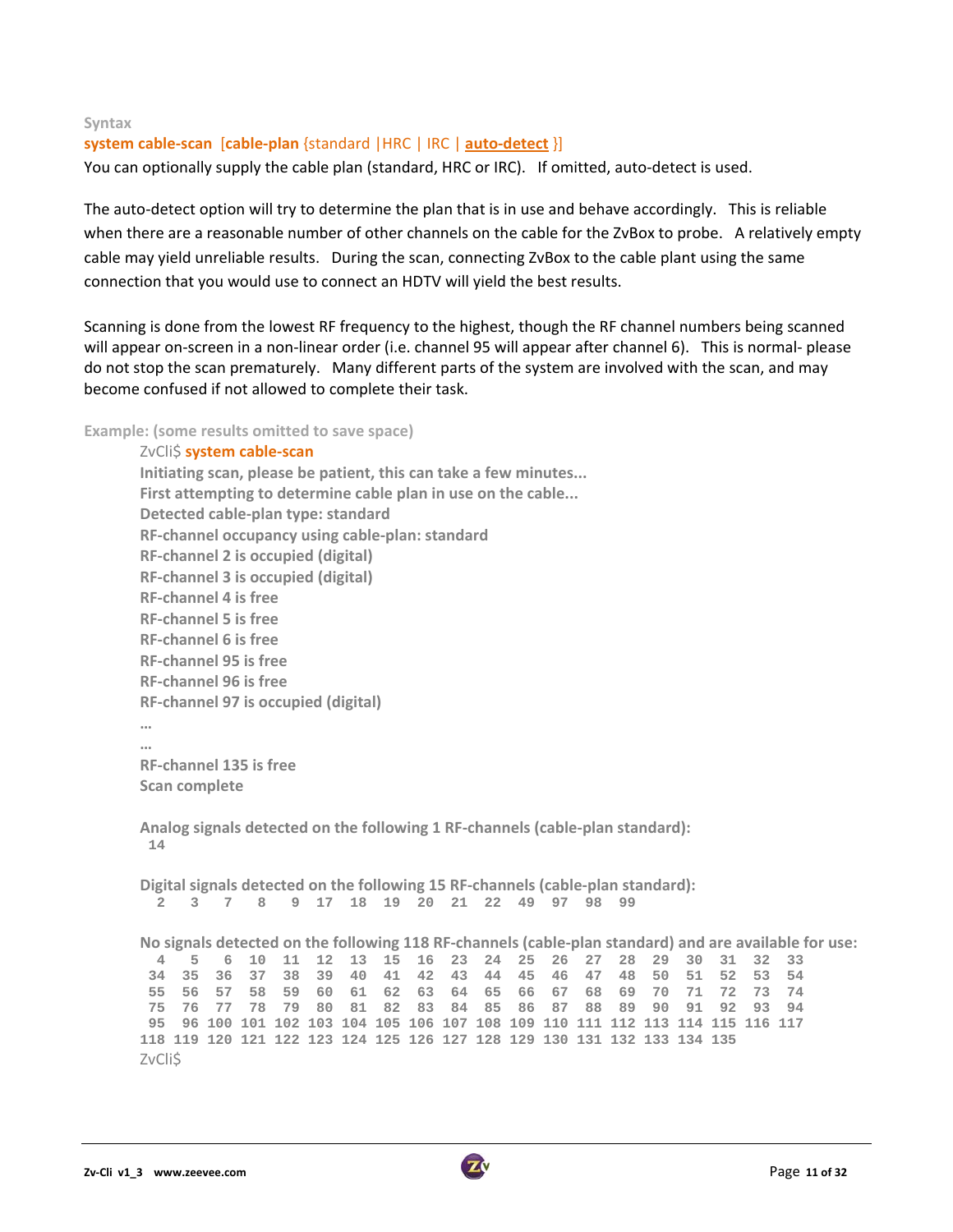#### **Show Last Cable Scan Results**

ZvBox remembers the results of the last cable scan performed. This command shows the results.

#### **Syntax**

**system cable‐print‐last‐scan‐results** 

Example:

ZvCli\$ **system cable**‐**print‐last‐scan‐results**

**Analog signals detected on the following 1 RF‐channels (cable‐plan standard): 14** 

**Digital signals detected on the following 15 RF‐channels (cable‐plan standard): 2 3 7 8 9 17 18 19 20 21 22 49 97 98 99** 

No signals detected on the following 118 RF-channels (cable-plan standard) and are available for use:  **4 5 6 10 11 12 13 15 16 23 24 25 26 27 28 29 30 31 32 33 34 35 36 37 38 39 40 41 42 43 44 45 46 47 48 50 51 52 53 54 55 56 57 58 59 60 61 62 63 64 65 66 67 68 69 70 71 72 73 74 75 76 77 78 79 80 81 82 83 84 85 86 87 88 89 90 91 92 93 94 95 96 100 101 102 103 104 105 106 107 108 109 110 111 112 113 114 115 116 117 118 119 120 121 122 123 124 125 126 127 128 129 130 131 132 133 134 135** 

ZvCli\$

#### **Turn RF Output On/Off**

#### **Syntax set rf‐output {**off | **on} factory default**: on

In normal operation, ZvBox is usually broadcasting something – either live video data from some source, or an internally generated idle screen. However, there are times when it is important to stop broadcasting while certain settings are changed, such as programming the HDTV channel number or the RF channel.

**Example:**

**set rf‐output off**

**Set RF Channel** Sets the RF channel used for broadcast

#### **Syntax set rf‐channel** <2..135> **factory default**: **2**

Sets the RF channel frequency used to transmit. The exact frequency follows standard channel placement, and is also a function of the cable channel plan (Standard, HRC, IRC). ZvBox creates a well-formed cable channel, and may be placed next to existing channels without concern.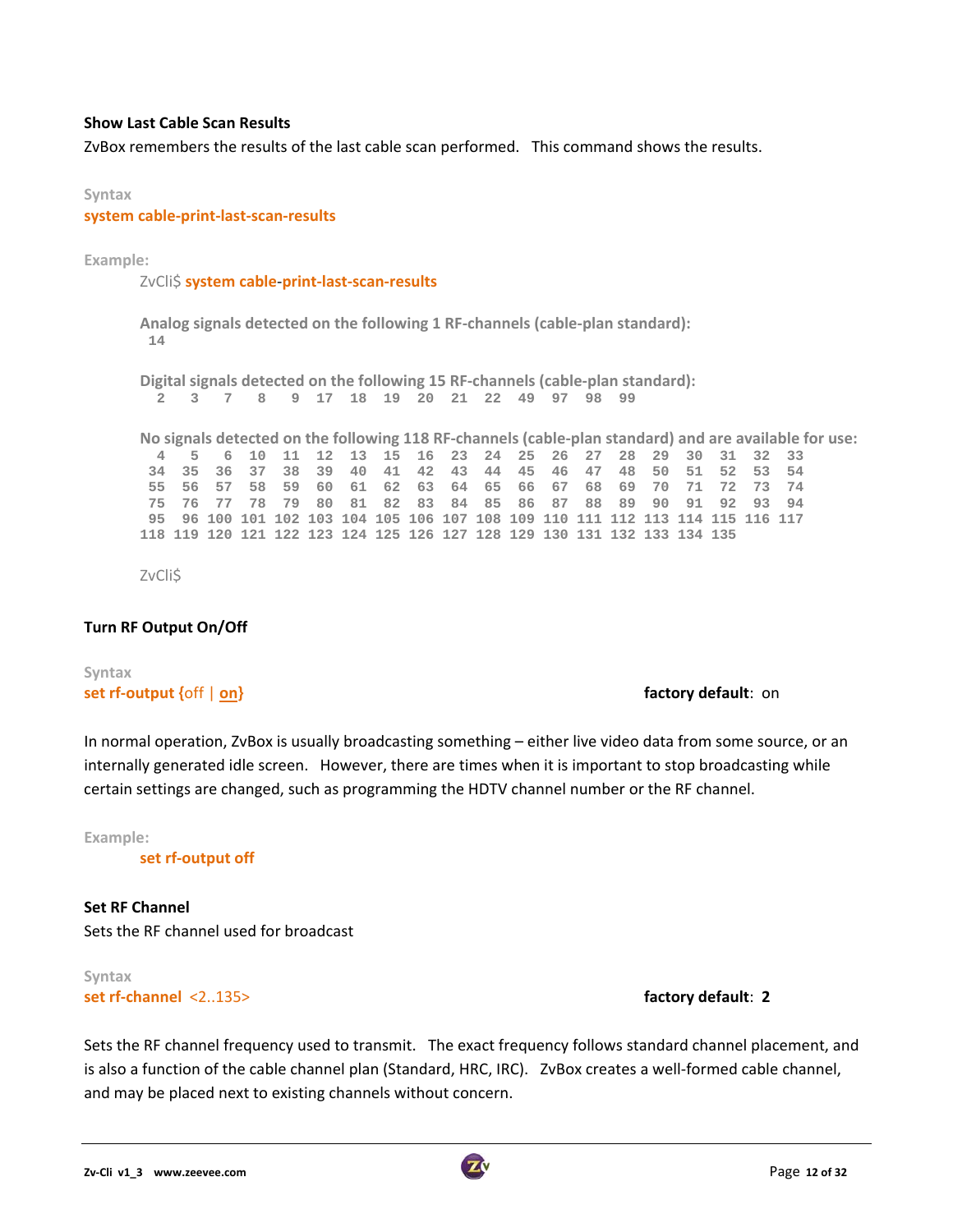Note – Changing the RF channel number is usually accompanied by changes to the HDTV channel numbers. HDTVs can become confused if these changes are not done simultaneously. ZvCli requires turning off the RF output while making these changes.

**Example:**

**ZvCli\$ set rf‐output off Success ZvCli\$ set rf‐channel 53 Success ZvCli\$ set mpeg2 program video1 hdtv‐channel 53.1 Success ZvCli\$ set rf‐output on Success**

#### **Set Cable Plan**

Establishes the cable channel plan to use for RF channel layout.

#### **Syntax**

#### **set cable-plan** { **standard** | hrc | irc } **increase the factory default: <b>standard** | hrc | irc }

ZvBox needs to know the plan layout so that it can properly convert the desired RF channel number into the exact RF frequency to transmit. Several different layouts exist, although 'standard' seems to be the most common.

If you are not sure of the cable plan in use in your deployment, run 'system cable‐scan cable‐plan auto‐detect'. It will tell you what cable plan is in use.

**Example:**

**ZvCli\$ set cable‐plan standard Success**

#### **Set RF Output Power**

Sets the power level that ZvBox will use when broadcasting.

#### **Syntax**

**set rf‐power** {1‐lowest | 2‐low | 3‐medium | 4‐high | **5‐highest**} **factory default**: **5‐highest**

The ZvBox has a maximum output power of +25 dBmV , matching the highest power levels typically entering a home from providers such as FIOS and Comcast. When using a ZvBox to add a channel to an existing lineup, it is important to match the power of existing channels, otherwise adjacent lower-powered channels can be difficult to tune with some televisions.

There are five choices available, each dropping the output power approximately 5 dBmV.

**Example:**

**ZvCli\$ set rf‐power 3‐medium**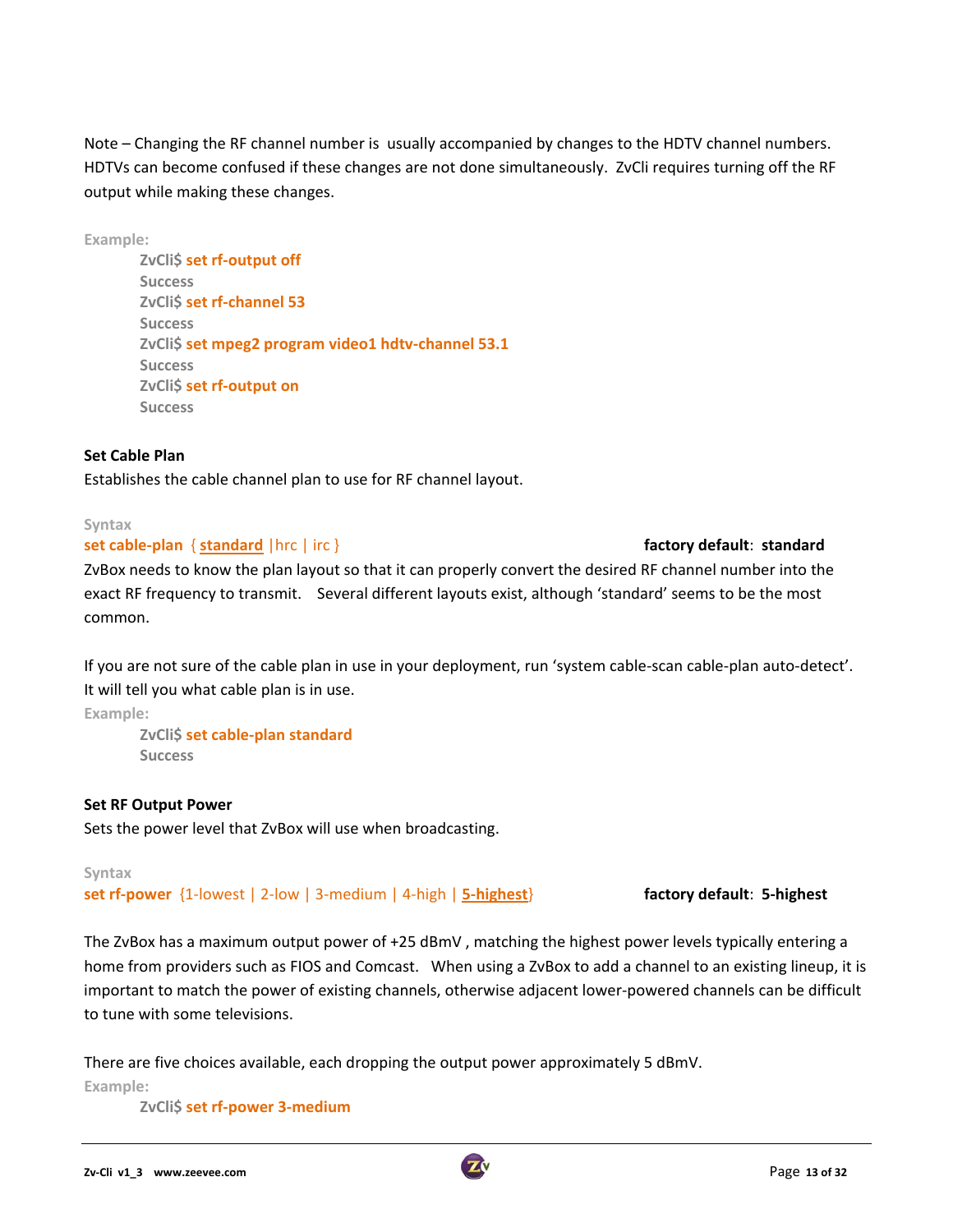#### **Success**

### **Audio Input Commands**

Certain ZeeVee products have several different types of video ports and audio ports. These can be grouped together in a very flexible manner, supporting many different combinations of audio and video in the field.

These commands are used to associate an audio input to a component or VGA video input. It is allowable to use the same audio input for both, although that may not make the most sense.

#### **Associate Audio Input for VGA and Component Inputs**

| Syntax            | set audio-for-component {analog   spdif-optical   spdif-coax   usb   none}<br>set audio-for-component {spdif-optical   spdif-coax   usb   none} | ZvPro 250<br>ZyBox 150 |
|-------------------|-------------------------------------------------------------------------------------------------------------------------------------------------|------------------------|
| set audio-for-vga | {analog   spdif-optical   spdif-coax   usb   none}                                                                                              | ZvPro 250              |
| set audio-for-vga | $\{split\}$ $[$ spdif-optical $ $ spdif-coax $ $ usb $ $ none $ $                                                                               | ZyBox 150              |

The analog input is a stereo left / right pair. Audio is digitized and converted to a Dolby Digital 2.0 stream.

The S/PDIF optical input is a TOSLINK connection that delivers digital audio. The S/PDIF coax input carries the same information in a different physical form. If the received audio is PCM, it is encoded into a Dolby Digital 2.0 stream. All other Dolby encodings, including 5.1, are directly passed through as-is to the video stream. Note that DTS encoding is not supported.

If USB is selected, the USB port will present itself as a standard USB audio device to whatever device it is connected. No special software is required to use this connection.

If None is selected, no audio will be passed with the video stream

**Example:**

ZvCli\$ set audio-for-component spdif-optical Success ZvCli\$ set audio‐for‐vga analog Success

### **Video Input Commands**

These commands are used to select what video source to broadcast, and set some parameters for how to process that video.

#### **Select Active Video Source**

Selects the video input that will be encoded and broadcast. Audio will be processed based on the audio port associated with the selected video input.

#### **Syntax**

**set video‐source** {**component** | vga | idle‐screen | test‐image‐1 | test‐image‐2} **factory default**: **component**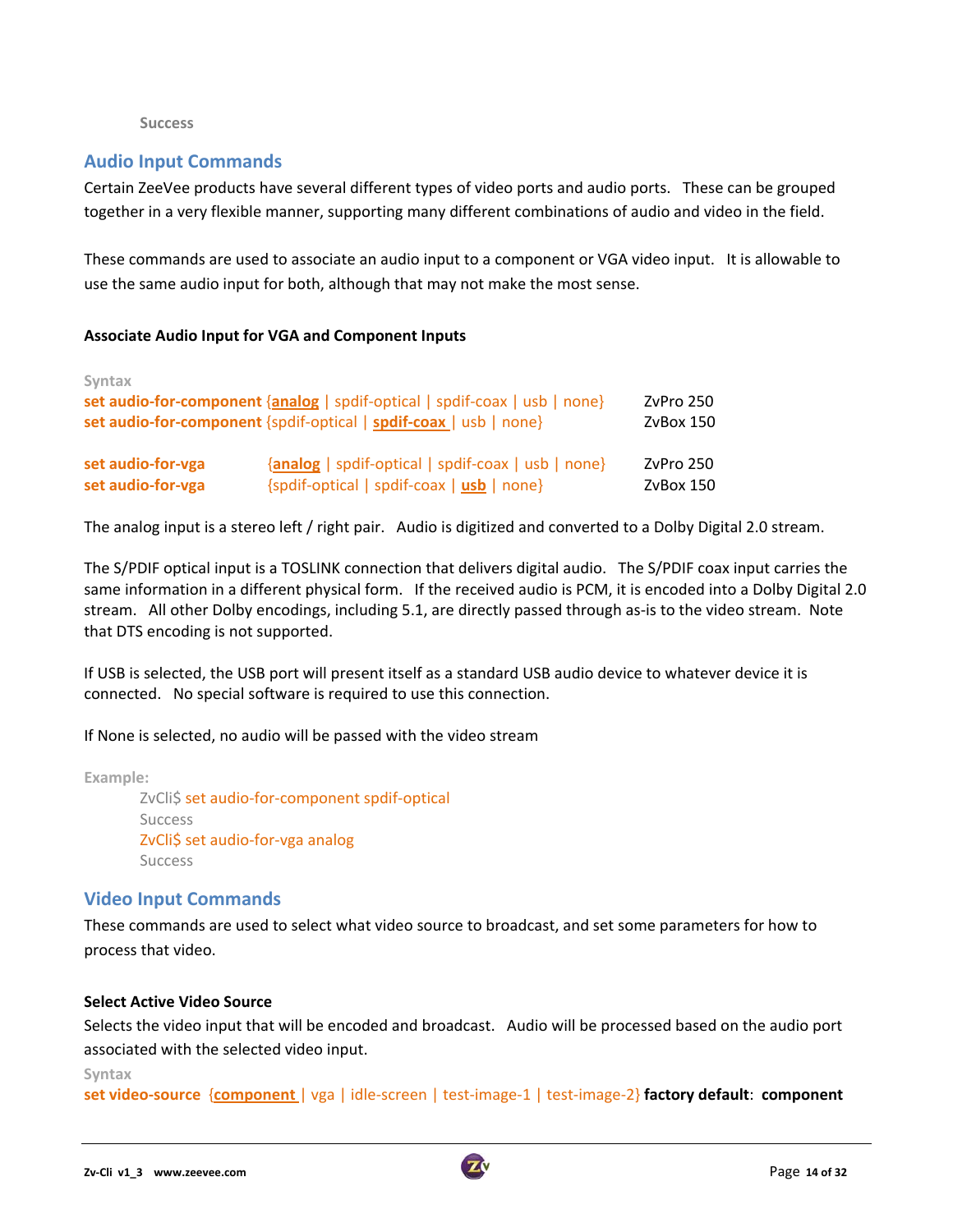If the video-source is set to the currently active source, this command is ignored. In very rare occasions, the audio and video processing may need to be restarted. Change the video‐source to 'idle‐screen' and then back to the previous setting.

If idle‐screen is selected, the animated Zv logo is played. If a test image is selected, a fixed test image is displayed. These are designed to help you calibrate your HDTVs. Note – test images are broadcast in 720p

Note that video-source can also be selected via the IR input window on the Zv150 and Zv250. On the Zv250, you can also use the IR input port, and the front panel button. The behavior is identical no matter how you request the switch.

#### **Select Underscan Resolutions to Present in VGA EDID**

When ZvBox is connected to a computer via the VGA connector, ZvBox presents to the computer's graphics card a set of resolutions that are supported by ZvBox, including the 1280 x 720 and 1920 x 1080 resolutions used by HDTVs.. These resolutions are presented in a structure called EDID (Extended Display Identification Data). If ZvBox is broadcasting a full 1280 x 720 or 1920 x 1080 resolution to an HDTV that "overscans" (crops off the edges of the picture), important information may be lost, e.g. a PC taskbar or a scrolling ticker at the bottom of the screen. In that case it's possible to choose a ZvBox‐supported "underscan" resolution at the PC, generating a slightly smaller picture that will remain within the viewable area of the HDTV screen.

The following commands allow you to set one underscan resolution for 1080, and one underscan resolution for 720, which will be communicated to your PC via EDID. Once an underscan resolution has been selected, you may now set your PC's output resolution to that resolution.

Note: each TV will perform a different amount of overscan, so keep this in mind when selecting an underscan resolution. It can be useful to have the ZvBox output test-image-1 (i.e. "set video-source test-image-1") when determining the correct underscan resolution.

Note: On Apple computers, the X horizontal resolution must be divisible by 16.

| 1112x625} |                      |  |                                                                                                                                                                                                                                                                                                                                                                                                                                                                                                                                                                                                                                    |
|-----------|----------------------|--|------------------------------------------------------------------------------------------------------------------------------------------------------------------------------------------------------------------------------------------------------------------------------------------------------------------------------------------------------------------------------------------------------------------------------------------------------------------------------------------------------------------------------------------------------------------------------------------------------------------------------------|
|           | 1712x963   1704x958} |  | set vga-edid-underscan-resolution-1080 {1912x1075   1904x1071   1896x1066   1888x1062   1880x1057  <br>1872x1053  1864x1048   1856x1044   1848x1039   1840x1035  <br>1832x1030  1824x1026   1816x1021   1808x1017   1800x1012  <br>1792x1008   1784x1003   1776x999   1768x994   1760x990  <br>1752x985   1744x981   1736x976   1728x972   1720x967  <br>set vga-edid-underscan-resolution-720 {1272x715   1264x711   1256x706   1248x702   1240x697  <br>1232x693   1224x688   1216x684   1208x679   1200x675  <br>1192x670   1184x666   1176x661   1168x657   1160x652  <br>1152x648   1144x643   1136x639   1128x634   1120x630 |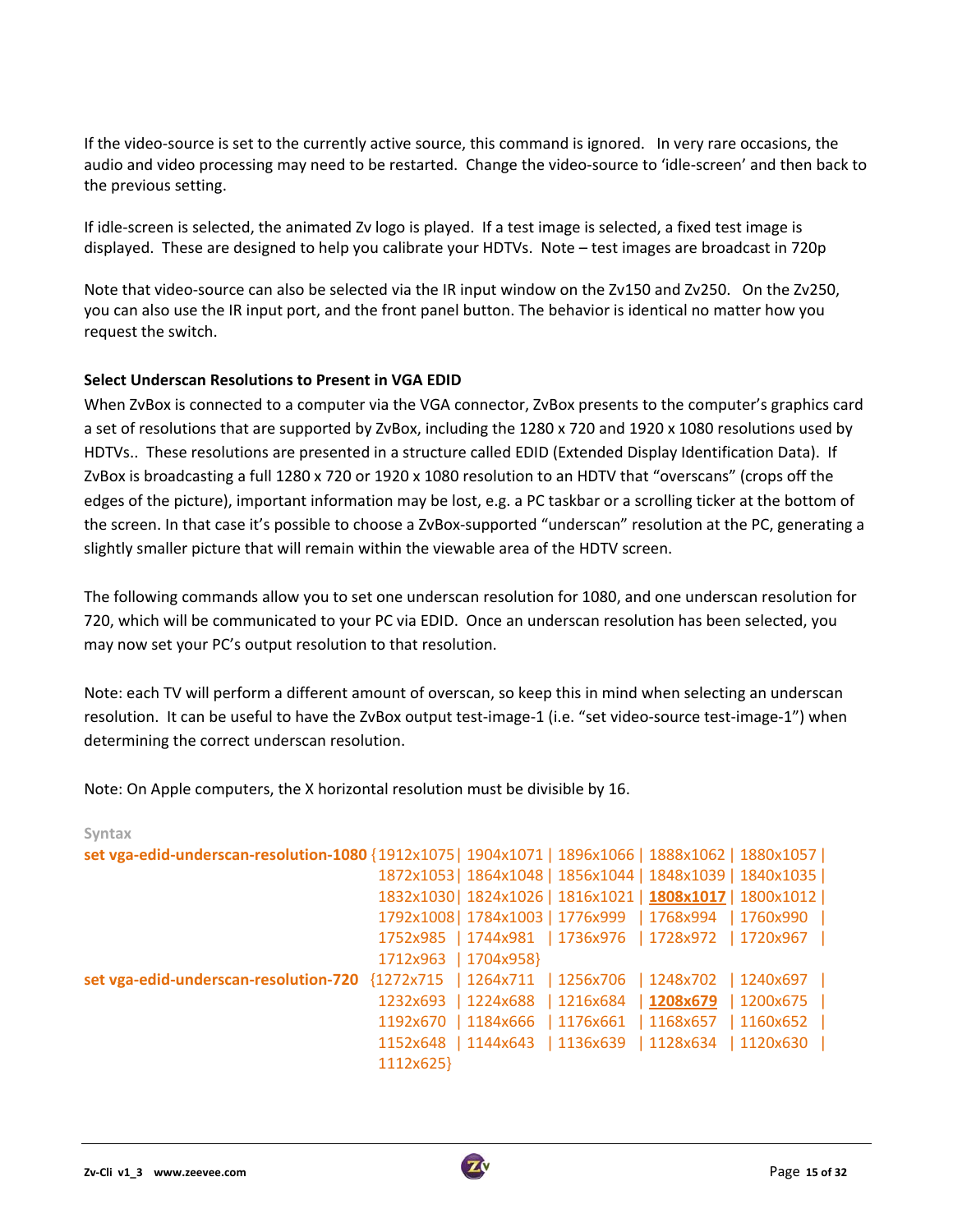#### **Customize Idle Screen and Visual Watermark**

ZvBox displays an idle‐screen image when video‐source is set to 'idle‐screen' or there is no (or unsupported) video coming in the configured video‐source. The idle‐screen is a static image displayed on a black background. By default this is a Zv logo that 'bounces' around the screen. It is possible to change the image to be one of your choosing.

ZvBox can also display a visual‐watermark image that slowly fades in and out of the lower right hand corner of the transmitted video (if 'set watermark‐visual on'). The watermark image is a small image dynamically overlaid on top of the video stream. By default a Zv logo is used, however this can also be changed.

The image used for a custom watermark must have a resolution of 64x64 or less. The image used for a custom idle‐screen must have a resolution of 1280x720 or less. If it is 700x500 or less, the image will 'bounce' around the TV screen; otherwise the image will be fixed in the center of the screen. The image is not scaled.

Image formats supported are limited to:

- Windows or OS/2 Bitmap (bmp)
	- o Supports full alpha transparency in 32bpp form, other bit depths supported but do not include transparency
- Graphics Interchange Format (gif)
	- o 8bpp indexed color with boolean transparency
- JPEG‐2000 codestream (j2k,j2c)
	- o Supports full alpha transparency
- JPEG Network Graphics (jng)
	- o Supports full alpha transparency
- JPEG‐2000 File Format (jp2)
	- o Supports full alpha transparency
- JPEG ‐ JFIF Compliant (jpg,jif,jpeg,jpe)
	- o Format does not support transparency
- Portable Network Graphics (png)
	- $\circ$  32bpp and 64bpp formats support full alpha transparency, 8/24/48 bpp formats without transparency supported too
- Portable Bitmap / ASCII (pbm)
	- o Format does not support transparency
- Portable Bitmap / RAW (pbm)
	- o Format does not support transparency
- Tagged Image File Format (tif,tiff)
	- o Supports full alpha transparency in 32bpp form, other bit depths supported but do not include transparency
- Truevision Targa (tga, targa)
	- o Supports full alpha transparency in 32bpp form, other bit depths supported but do not include transparency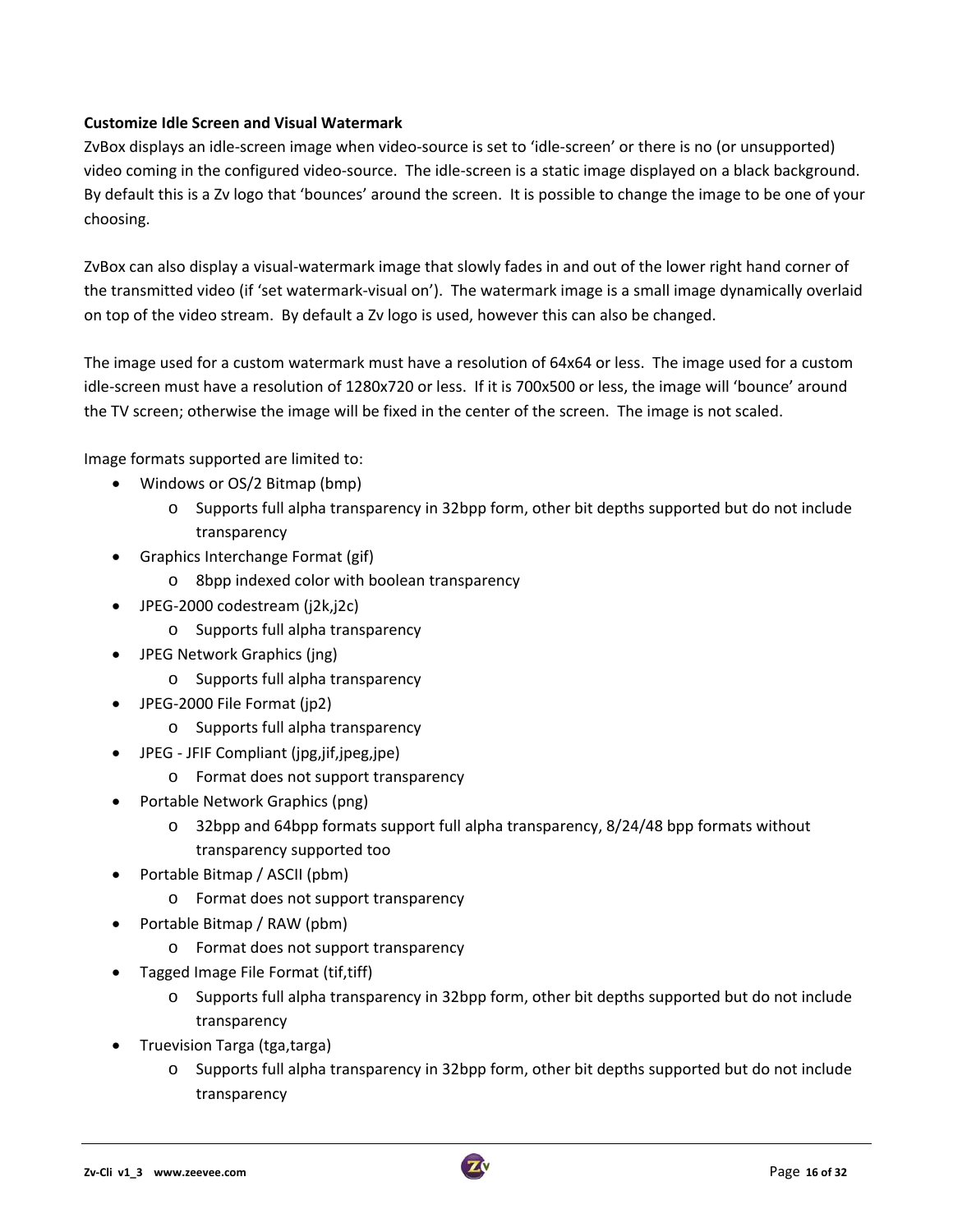When setting a custom idle‐screen or watermark, ZvCli converts the image into the format used by ZvBox (32‐bit PNG). If one sets the idle‐screen or watermark file to the same value that is already set, the file is NOT resent to ZvBox, but instead ZvCli simply returns success.

**Syntax**

**set custom‐idle‐screen "{filename}" factory default**: **"" set custom‐watermark "{filename}" factory default**: **""**

#### **Example:**

ZvCli\$ set custom-idle-screen c:\images\MyLogo.jpg Converting image to ZeeVee format (32 bit PNG) Image file type: JPEG ‐ JFIF Compliant (jpg,jif,jpeg,jpe) Image converted Transferring file to ZvBox: …… Success New value set but will not take effect until ZvBox is restarted. Use 'system restart' to restart the system.

#### **Video Calibration**

Calibration is automatically done when ZvBox switches to a new video source. However, that function relies on having video that represents a reasonable color range and screen fill (specifically the image should not have black at the edges during calibration). Use this command if you feel ZvBox needs to recalibrate the incoming VGA video input (e.g. image not centered or color is off).

#### **Syntax video calibrate‐vga**

# **Video Output Commands**

These commands are used to set characteristics of the output video.

### **Set Output Frame Rate for 720p**

Sets the output frame rate when ZvBox is transmitting an output resolution of 720p. Higher frame rate output has smoother motion with slightly diminished image detail. Lower frame rate output has higher image quality with somewhat less smooth motion. Higher frame rate is recommended for applications such as digital signage when a text crawl is used, or for video where smooth panning of scenes is typical. For most applications, the lower frame rate delivers the best overall experience. This command is only available for the ZvPro line of products.

#### **Syntax**

#### **set output‐frame‐rate‐for‐720p** {30fps | **60fps**} **factory default**: **60fps**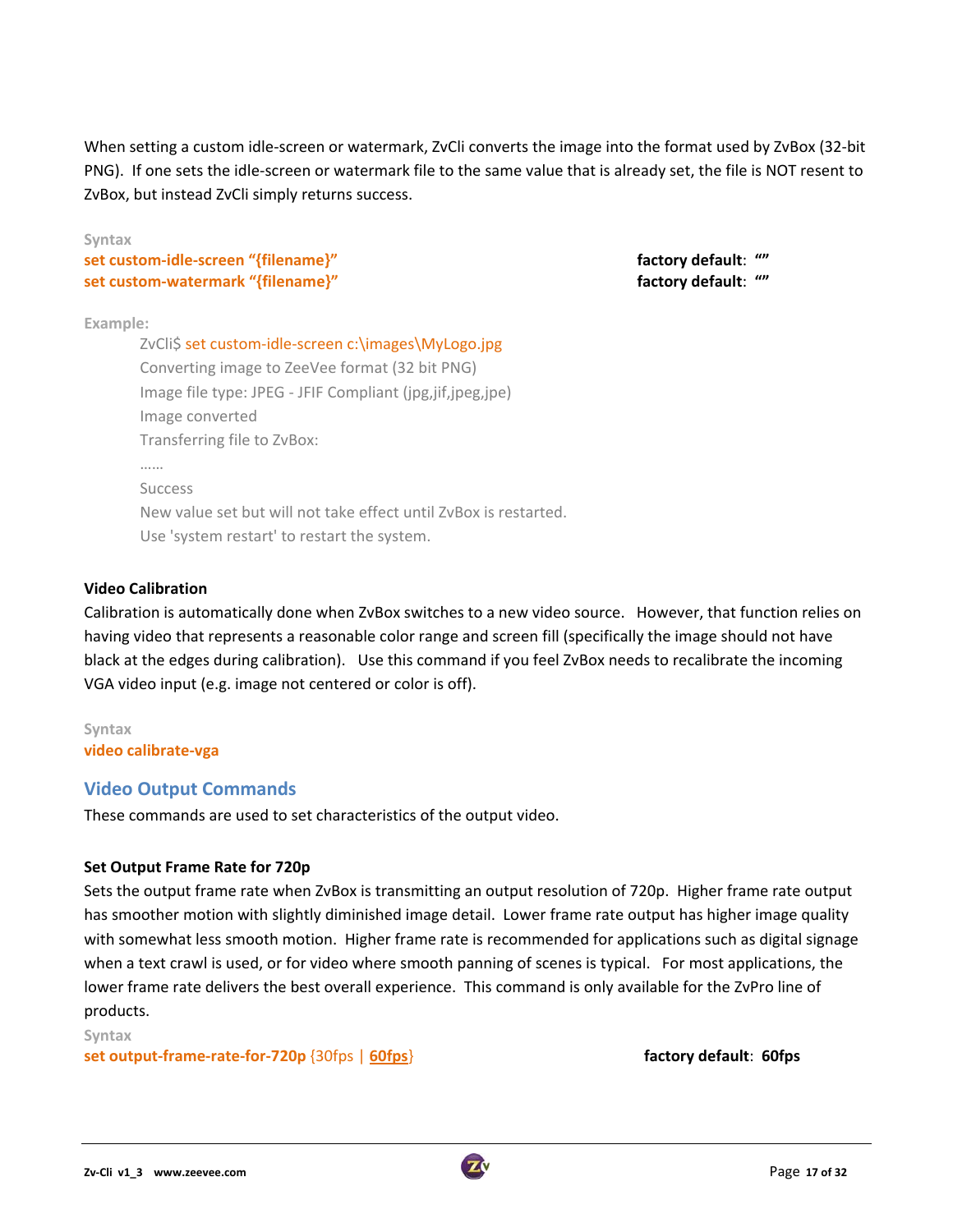#### **Set Output Resolution for VGA Input**

This advanced command is only intended for one specific case; in almost all cases the default setting of 'auto' should be used.

This command is designed to be used in the following scenario: When using a VGA video‐source with a resolution of 1280 x1024 where you require that the TV screen be completely filled with picture, *without* the use of black borders. In this case set the ZvPro 250 to '720p' output resolution and it will generate a picture that's 1280 x 720, completely filling the TV screen without the use of black bars‐ but cropping off the top portion of the incoming picture. *To avoid losing picture information, the incoming source must be formatted so that the top ~310 lines of the picture are blank.*

#### **Syntax**

**set vga‐output‐resolution** {**auto** | 720p} **factory default**: **auto**

# **Setting Program (HDTV / Virtual Channel) Information**

Within a single RF‐Channel, there can be many actual "HDTV channels" – that's what is actually tuned by the TV. In MEPG2, each of the HDTV channels is called a Program. Each program is assigned a number of parameters, with the most important ones being the major and minor HDTV (virtual) channel number – the actual numbers that are used to tune the channel on the HDTV.

#### **Set Channel Name**

The channel name is displayed on the HDTV whenever the channel is changed, or when information is requested. This can be very useful, especially when deploying multiple ZvBox channels.

# **Syntax set mpeg2 program** {video1} **short‐channel‐name "name"** name <= 7 characters **factory default**: ZvCast **set mpeg2 program** {video1} **long‐channel‐name "name"** name <= 64 characters **factory default**: Welcome to ZeeVee ZvCast

**Example:**

ZvCli\$ set mpeg2 program video1 short‐channel‐name "new" Success ZvCli\$ set mpeg2 program video1 long‐channel‐name "new channel" Success

#### **Set HDTV Channel Number**

Tuning to an analog channel is as simple as entering the RF channel number associated with that channel. Not so simple with HDTV channels. Since it is possible to pack multiple digital channels into a single RF channel slot, a new scheme for 'tuning' to those channels was developed. Each program has an HDTV channel number (major and minor) associated with it. That's the number entered at the HDTV to find this channel. It was a way to help with the analog to digital conversion, where digital channels were actually in a different RF slot than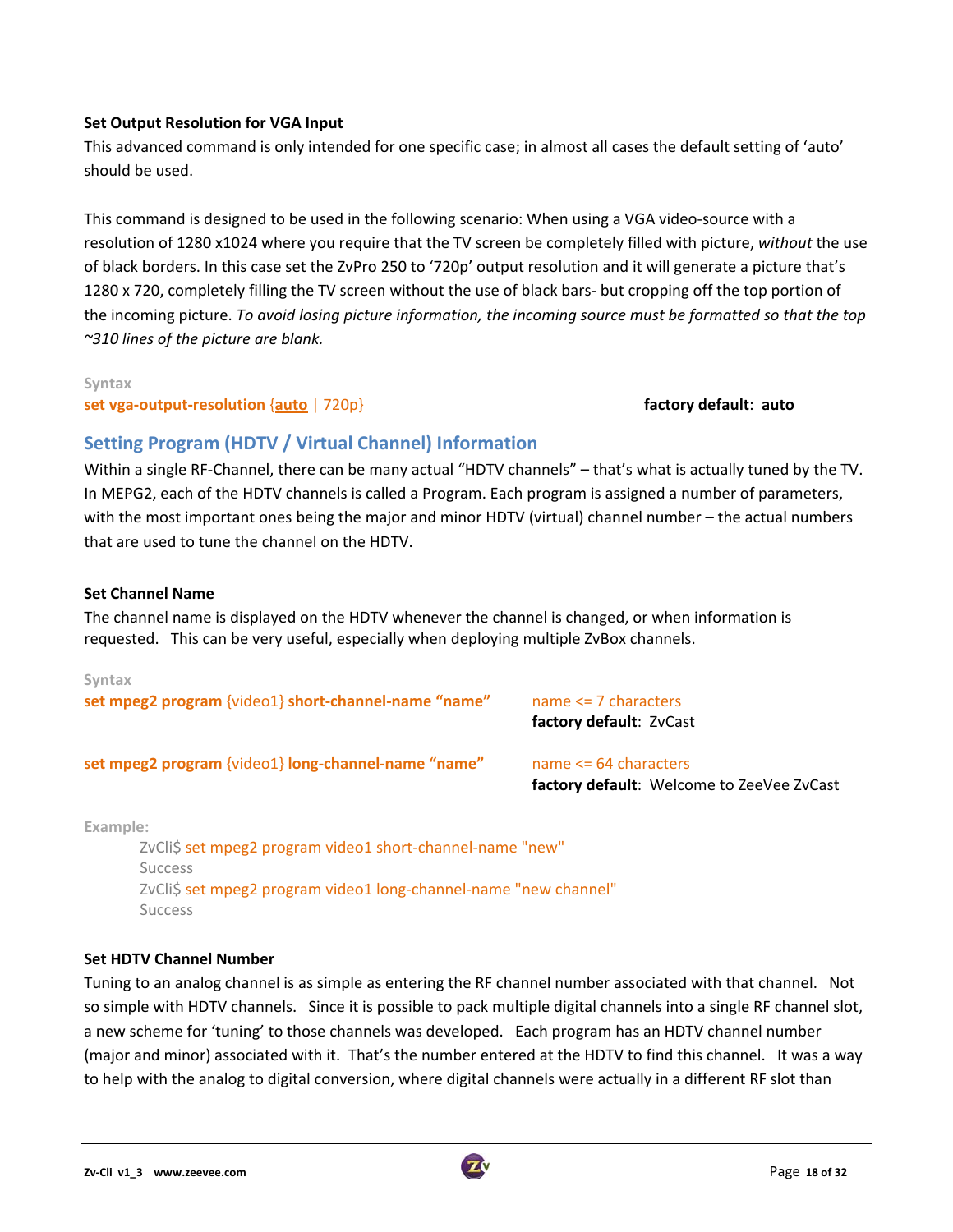their analog equivalents, but still found by the user on familiar channel numbers. The HDTV channel is sometimes referred to as a Logical or Virtual channel.

**Syntax set mpeg2 program** {video1} **hdtv‐channel** <0..1023>. <0..1023> **factory default**: **2.1**

**Example:**

ZvCli\$ set mpeg2 program video1 hdtv-channel 53.1 Success

Sets the virtual channel to 53.1, which can be tuned in at the HDTV by entering 53.1. Note – Some HDTVs use a dash instead of a dot. Some TVs will also find your new channel if you just enter 53.

Note - We recommend matching the RF channel and the number left of the decimal point. We also recommend using 1 to the right of the decimal. Doing so helps most HDTVs receive your new channel without requiring a full channel scan at each TV. This methodology also seems to reduce the likelihood of conflict, as most cable operators seem to follow this methodology (at least for the left number)

Note - since there are no rules regarding the usage of HDTV channel numbers, in rare cases, you may have a conflict. For example, some other channel may be broadcasting on RF channel 53, but declare its HDTV channel to be 5.1. There will be a conflict if you try to use 5.1 as well. The only way to know for certain if there is a conflict is to perform a full channel scan at the HDTV, and check to see if there are other HDTV channels that conflict with a number that you intend to use.

Note – Changing HDTV channel numbers while still broadcasting can sometimes confuse any connected HDTVs. We require turning off the broadcast (set rf-output off) before making these changes. You may also want to perform a full channel scan at each HDTV after your channel changes are complete, which will clear any memory of old channel locations.

### **Set Event Information Table (EIT) Name (HDTV Program Guide Entry)**

The event information table name is used by some HDTVs that show schedules of upcoming programs. ZvBox is always sending the same "program" – this command allows you to populate a name into that guide. The guide always contains 4 entries, 3 hours long.

#### **Syntax**

**set mpeg2 program** {video1} **eit‐name "name"**  name <=132 chars

**factory default**: "Video Over COAX"

**Example:**

ZvCli\$ set mpeg2 program video1 eit-name "New Guide Info" Success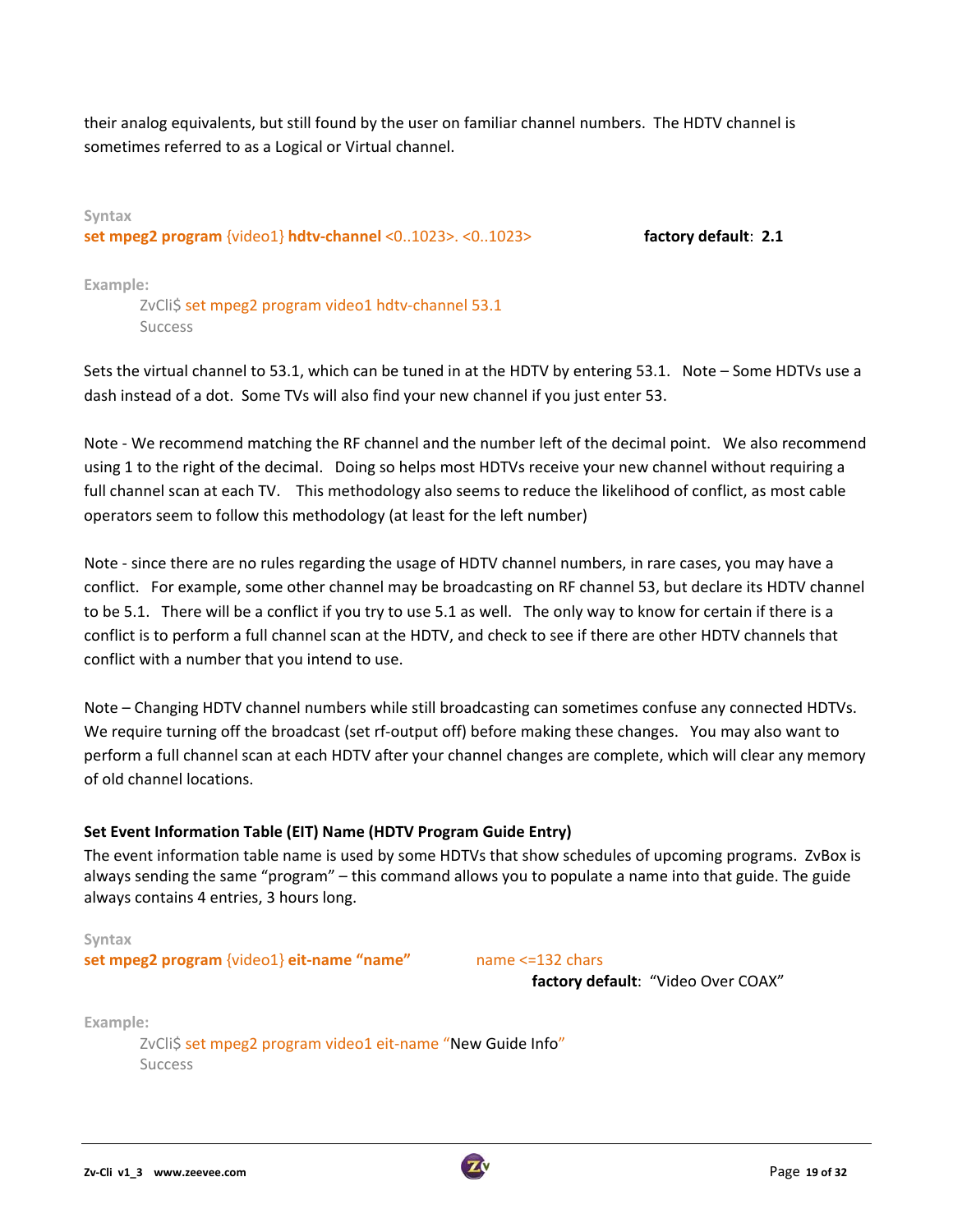#### **Set EIT Rating**

This command sets a rating for all entries in the program guide. This can be useful if some content should be excluded at some HDTVs.

The values sent follow MPEG2 and CEA‐766 specification, region 1 (USA), dimension 0 (TV‐Rating). Note that TV‐ MA‐LSV is the most extreme content, with LSV short for "Language, Sex, Violence".

#### **Syntax**

**set mpeg2 program** {video1} **eit‐tv‐rating {** TV‐Y | **TV‐G** | TV‐PG |TV‐14 |TV‐MA |TV‐MA‐LSV**}**

**factory default**: TV‐G

**Example:**

ZvCli\$ set mpeg2 program video1 eit-tv-rating TV-MA **Success** 

#### **MPEG2 Encoding Control**

This group of commands can be used to fine-tune the characteristics of the MPEG2 encoder. The factory defaults have been set to values that produce the best picture, while also maximizing the chance that all HDTVs will correctly display the encoded video. We have found that some HDTVs are sensitive to certain things like total bit-rate or number of bits of DC coefficients. The picture may sometimes break up, or in some cases not display at all!

Experimenting with these settings can improve the quality of the encoded video, but we strongly advise you to test any changes on **\*each type of HDTV\*** that may receive the signal.

#### **Set Encoding Bit Rate**

### **Syntax set mpeg2 output‐data‐rate** {low |normal | **high**} **factory default**: **high**

A digital cable (QAM) RF channel allows for a data rate up to 38.78 Mbps. Usually, that stream is divided into multiple digital channels, each having a lower effective data rate. Since ZvBox is placing a single digital channel in the stream, it can send more data during complex scenes, up to the 38.78 Mbps limit. This can result in significant improvements in video quality for certain very complex scenes. However, some HDTVs will experience some picture breakup if the data rate ever exceeds 19.4 Mbps for a single digital channel. We have observed that this is true of some Sharp HDTVs, and may be true of others.

Normal will keep the encoder's output data rate to 19.4 Mbps. High will allow the encoder to operate up to 38.78 Mbps. At this time, Low and Normal have the same effect.

**Example:**

ZvCli\$ set mpeg2 output-data-rate high Success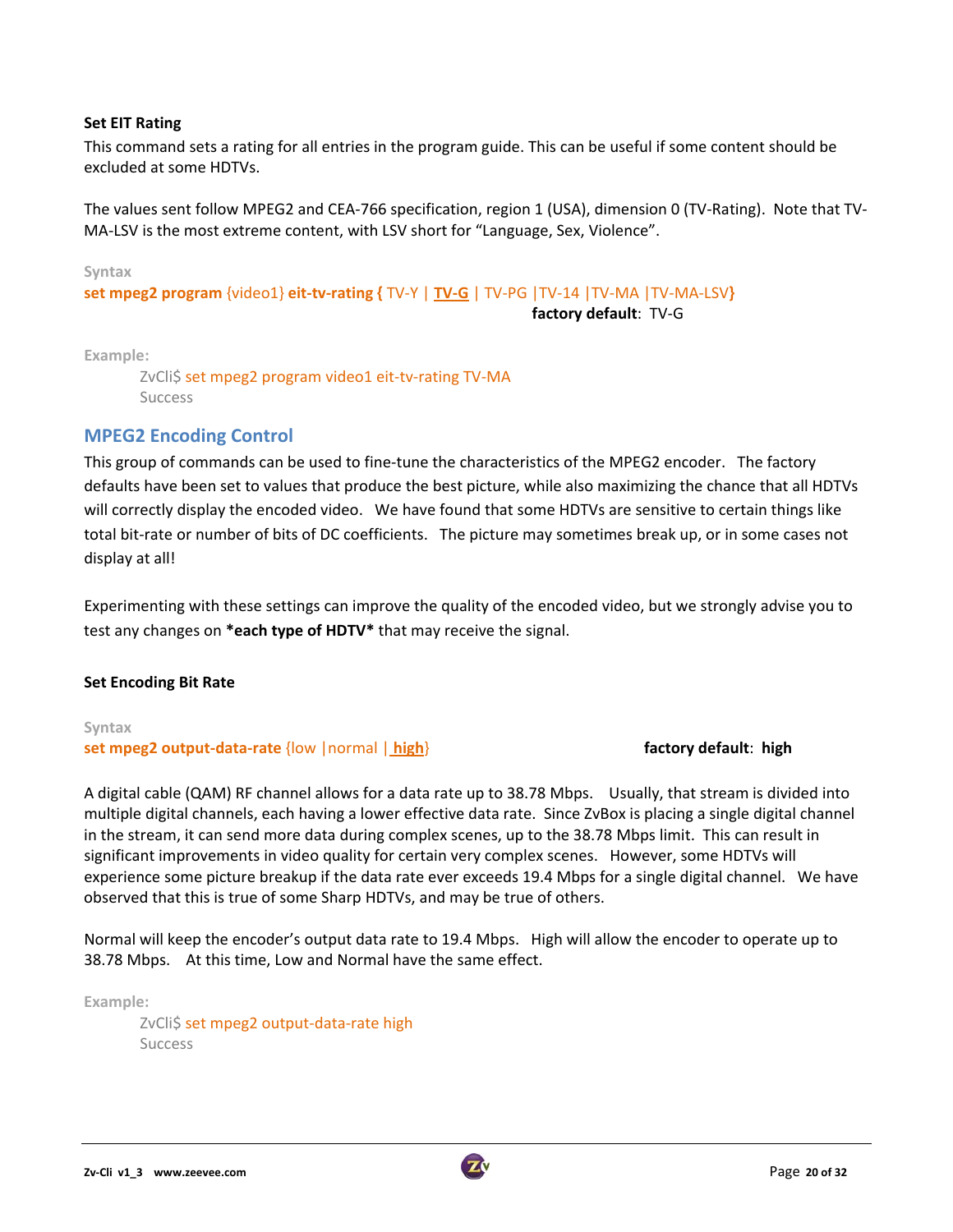#### **Visual Watermark**

ZvBoxes overlay a Zv logo in the lower corner of the broadcast stream. The logo has a 'heartbeat', slowly appearing and disappearing. This is used to identify a ZvBox as being the source of video. This visual mark can be disabled. However, every encoded video stream also has an embedded digital watermark containing information about the ZvBox and system that created it that cannot be removed. This is added to help trace the source of potentially pirated video, and does not affect visual quality in any way.

#### **Syntax**

**set watermark‐visual** { off | **on** } **factory default**: **on**

#### **Advanced MPEG2 and Transport Commands**

Commands in this section should only be used if you have a strong understanding of MPEG2 encoding management of program streams in a cable environment.

#### **Set Audio Delay**

**Syntax set mpeg2 audio‐delay** <1..10> **factory default**: **4**

In some deployments, audio may not arrive to the ZvBox perfectly synchronized with the video. When this happens, the picture on the HDTV will have a "lip sync" issue. This command allows for skewing of the audio to better match the video.

Each unit above 4 is a single frame time; each unit below 4 is two frame times. The default of 4 is the proper value to use when audio and video are synchronized at the input to ZvBox. Lower values present the audio earlier at the HDTV.

**Example:**

ZvCli\$ set mpeg2 audio-delay 4 Success

#### **Set DC coefficient precision**

**Syntax set mpeg2 dc‐coefficient‐size** {8‐bit | 9‐bit | **10‐bit** | 11‐bit} **factory default**: **10‐bit**

MPEG2 encoding dynamically produces a DC coefficient matrix while encoding video. The precision (number of bits per value) used to transmit each value to the HDTV can be modified. The highest precision allowed is 11‐ bits. However, we have found that some HDTVs will not operate at that setting - no picture is displayed!

The default setting of 10‐bit works with every HDTV that we have tested. Using 11‐bit will result in a **\*slightly\*** better picture, especially in very gradual changes in shade, as well as dark scenes.

**Example:**

ZvCli\$ set mpeg2 dc-coefficient-size 11-bit Success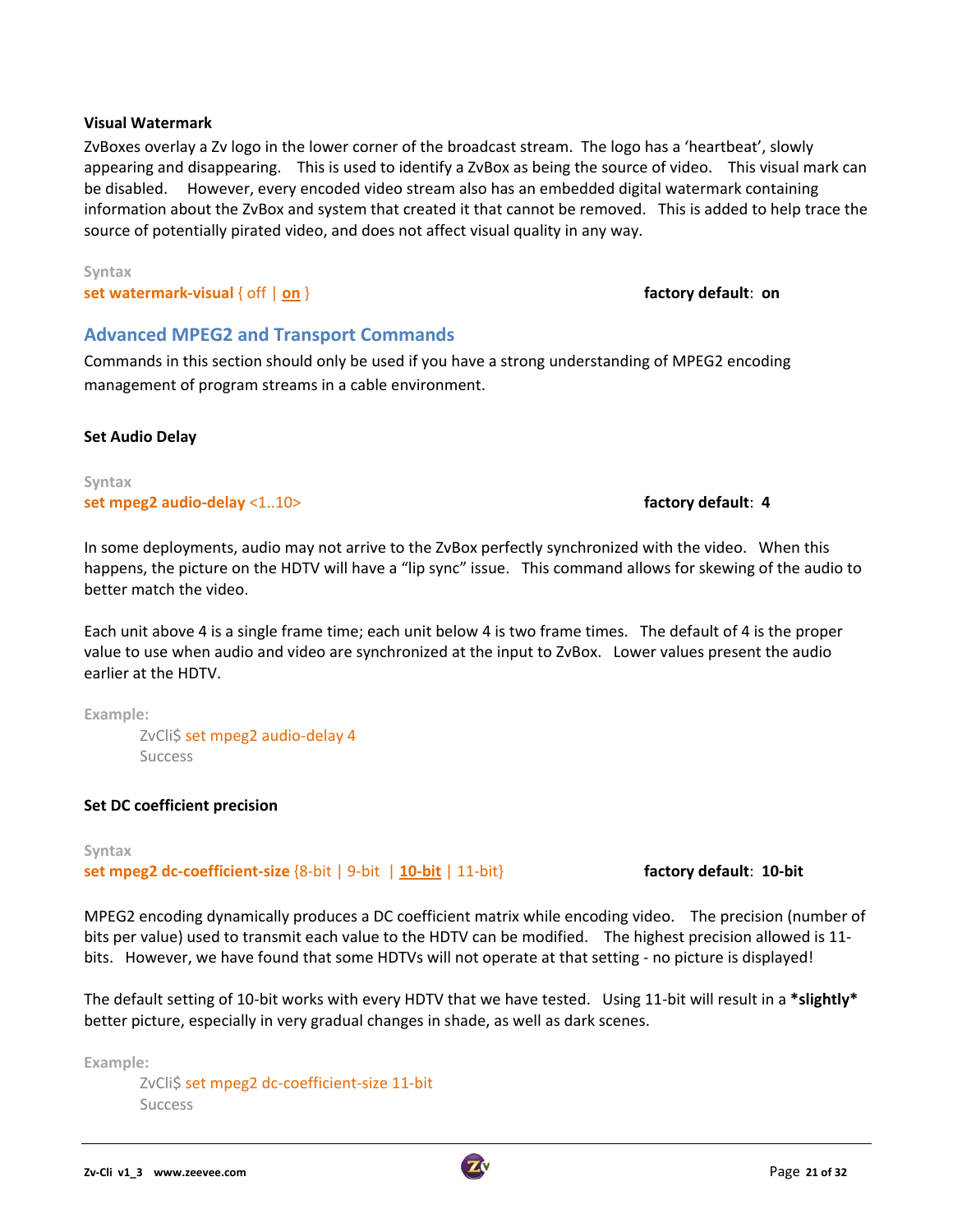#### **Set Program Number**

The program number is an internally used value – in almost all cases you do not need to do anything with it; just use the default. The only time it may need to be changed is if the stream is multiplexed with other streams and there is a conflict.

Note – any time that the program number is changed, video processing \***must be restarted\*** using the "system restart" command.

| Syntax                                             |                    |
|----------------------------------------------------|--------------------|
| set mpeg2 program {video1} program-number <165535> | factory default: 1 |
|                                                    |                    |

**Example:**

ZvCli\$ set mpeg2 program video1 program-number 1 New value set but will not take effect until ZvBox is restarted. Use 'system restart' to restart the system. ZvCli\$ system restart **Success** 

There is currently only one named program – video1. This command assigns a program number to that named program.

#### **Set Packet Identifier (PID)**

Each MPEG2 packet has a unique identifier in the header that associates each packet with the proper program. This command sets the starting PID number that will be used for all transmissions. It is called the starting number because four PIDs are allocated. The first is for Video packets, the second is for Audio, the third is for the Program information and the fourth is for control information. PID numbers rarely need to be changed.

Note – any time that PID is changed, video processing \***must be restarted\*** using the "system restart" command for the new value to take effect.

**Syntax set mpeg2 starting‐pid‐number** <32..8190> **factory default**: 256

**Example:**

ZvCli\$ set mpeg2 starting-pid-number 100 **Success** ZvCli\$ system restart Success

#### **System Maintenance Commands**

These commands are used to perform system‐level tasks such as downloading new software or setting configuration from saved files. Commands in this section require a USB connection, ZvCli and for some an active internet connection through the computer running ZvCli.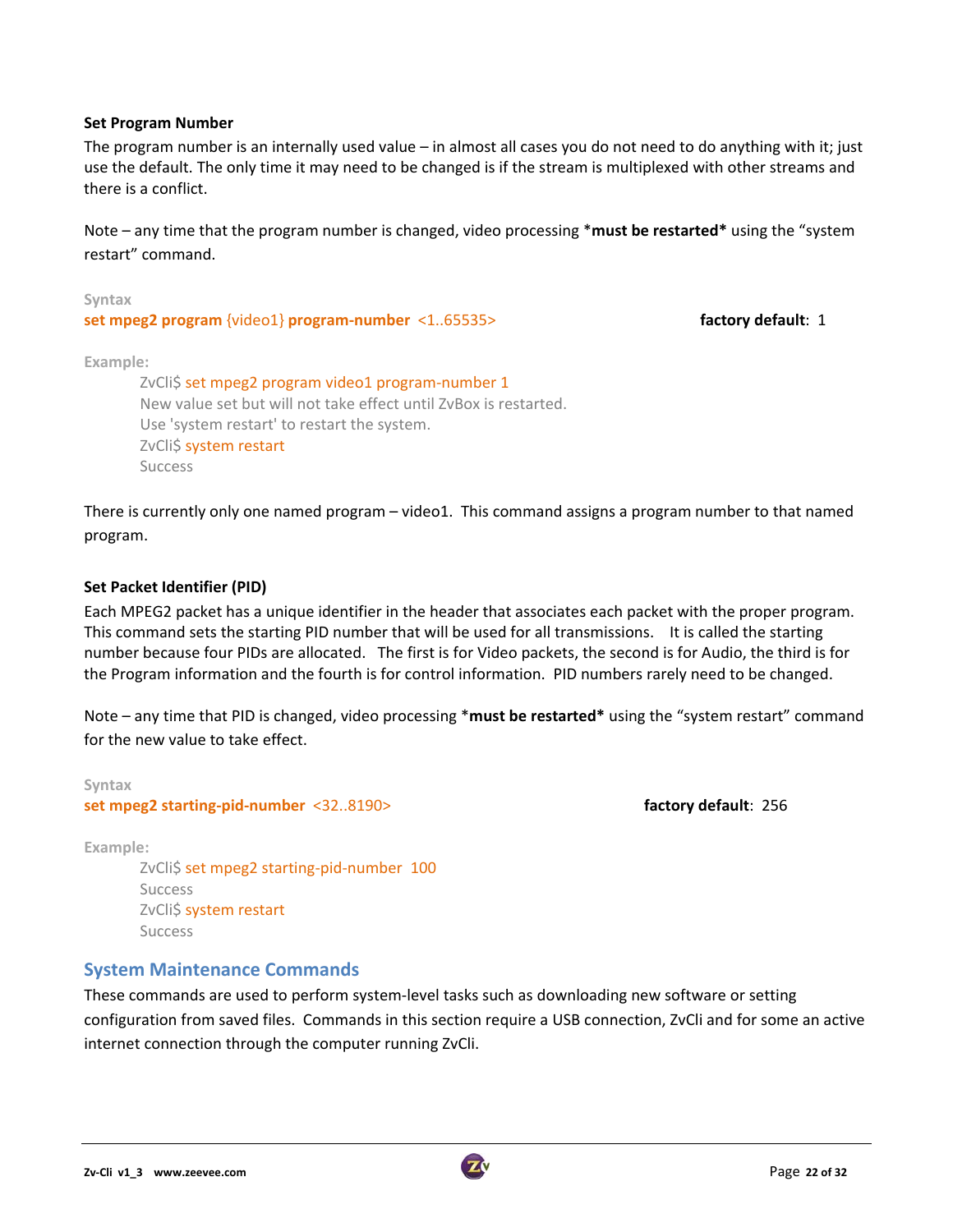#### **Software Download**

The download command is used to update the firmware in ZvBox as well as ZvCli. An internet connection is required, and a ZvBox must be connected. The ZvBox serial number is used by ZeeVee's download servers to download the proper revision of software for that ZvBox.

#### **Syntax**

**download <check | firmware | zvcli>**

Selecting the 'check' option will check for available updates for both the firmware and ZvCli. It does not download them. We recommend doing this step first.

Downloading firmware ('download firmware') will attempt to set the ZvBox firmware to the correct revision as determined by the ZeeVee download servers and the ZvBox serial number. In most cases, if available, newer firmware is loaded. It is possible that an earlier revision is loaded instead – this can happen if some problem was detected in the current firmware, and a step back is preferred.

Although ZvBox can recover from an aborted update, it is recommended that you allow enough time for this process to complete. Roughly 10 minutes are required, excluding the time needed to download the new software.

It is possible that a download check will recommend an older version of ZvCli. This can happen if you connect to an older ZvBox. We recommend keeping your existing (newer) version, unless you prefer to go back.

#### **Configuration Script read / write**

These commands are designed to help manage multiple ZvBoxes in large deployments. Script Read will read a text file full of commands and comments and send them to the connected ZvBox. Script Write will read the current parameters out of the connected ZvBox and write them to a file.

```
Syntax
script write‐config‐to‐file  <file>
script read‐config‐from‐file  <file>
```
**Example:**

ZvCli\$ **script write‐config‐to‐file C:\ZvScripts\configoutput.txt** Configuration written to file ZvCli\$

ZvCli\$ **script read‐config‐from‐file C:\ZvScripts\configoutput.txt** Reading from "C:\ZvScripts\configoutput.txt"

"set audio‐for‐component analog" Success "set audio‐for‐vga analog" Success "set cable‐plan standard" **Success** "set rf‐channel 4"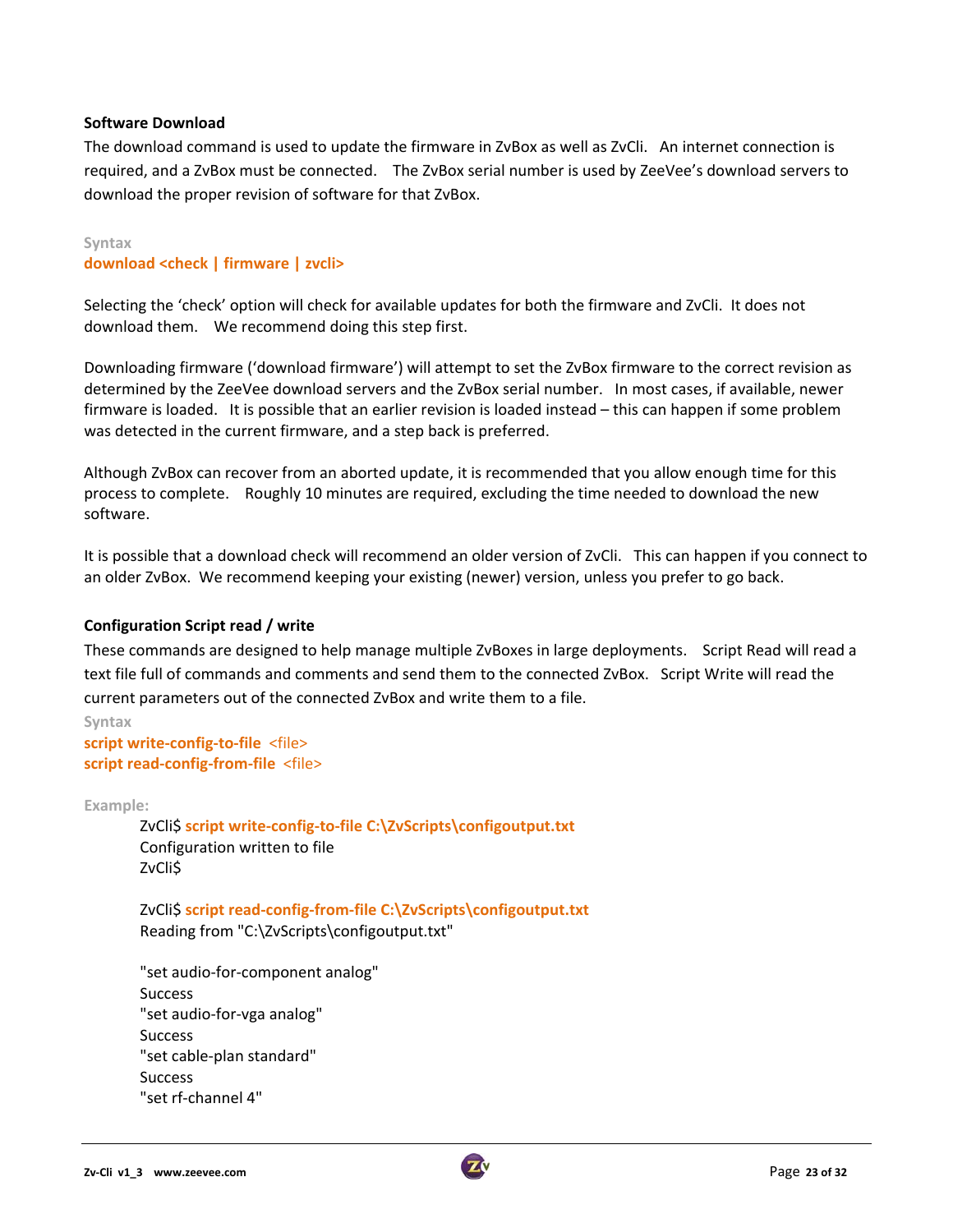**Success** "set rf‐output on" **Success** "set rf‐power 5‐highest" Success "set vga‐output‐resolution auto" **Success** "set video‐source vga" **Success** "set watermark‐visual on" **Success** "set mpeg2 dc‐coefficient‐size 10‐bit" **Success** "set mpeg2 output‐data‐rate normal" **Success** "set mpeg2 starting‐pid‐number 256" **Success** "set mpeg2 program video1 eit‐name "eit name"" **Success** "set mpeg2 program video1 eit‐tv‐rating TV‐14" Success "set mpeg2 program video1 long‐channel‐name "long channel name"" Success "set mpeg2 program video1 program‐number 1" Success "set mpeg2 program video1 short‐channel‐name "shortpn"" **Success** "set mpeg2 program video1 hdtv‐channel 400.0" **Success** 

Done reading from file

ZvCli\$

### **Sending Troubleshooting Reports**

These commands are used to send information to ZeeVee through the internet. A troubleshooting report contains a tremendous amount of information that can help the ZeeVee support team diagnose problems and help you. Please allow the commands time to complete – it may take a minute or two.

The main command is 'system send-troubleshooting-report'; this command gathers the troubleshooting information from the ZvBox, bundles it up, and attempts to send it to ZeeVee's server. If it cannot reach the server (e.g. no Internet connection) then it will save the report on the PC. One can view a listing of the saved troubleshooting reports with "system show‐saved‐troubleshooting‐reports". Then the saved reports can be sent later (e.g. when the PC has an Internet connection) with "system send-saved-troubleshooting-reports".

**Syntax**

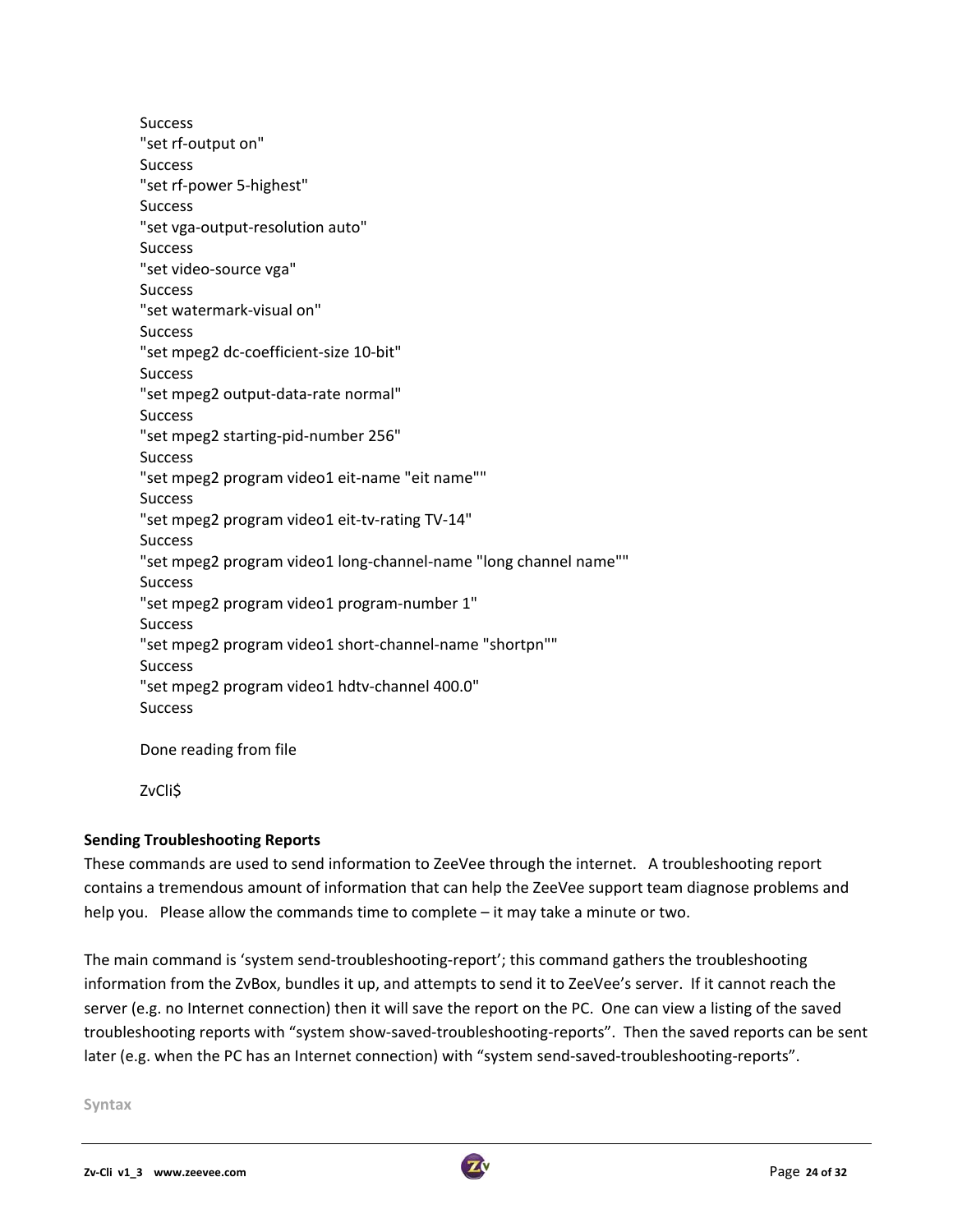**system send‐troubleshooting‐report system show‐saved‐troubleshooting‐reports system send‐saved‐troubleshooting‐reports**

**Example:**

ZvCli\$ **system send‐troubleshooting‐report**

Sending troubleshooting report... Getting system status... Getting configuration... Getting ZvBox log file... Success Getting firmware log file... Success Getting TVRF log file... Success Getting free channels list... Success

 … Sending report...

 Report failed: Download error: couldn't resolve host name Wrote troubleshooting report to file: "report‐2009‐12‐09‐134552.json" ZvCli\$ **system show‐saved‐troubleshooting‐reports** 1 saved troubleshooting report: report‐2009‐12‐09‐134552.json ZvCli\$ **system send‐saved‐troubleshooting‐reports**

Sending report "report‐2009‐12‐09‐134552.json": report sent successfully, removing file ZvCli\$

# **Advanced Firmware Download and Installation Commands**

The simplest way of downloading and installing firmware to a ZvBox is by using the "download firmware" command. This command requires that you are connected to both the Internet and a ZvBox, and that you want to download the latest firmware as determined by ZeeVee's download server. If you wish to download/install a particular version, or if you do not have access to the Internet while connected to the ZvBox, then you will use the advanced commands.

The advanced download commands allow you to:

- View available downloadable firmware images on ZeeVee's download server.
- Download specific firmware images from ZeeVee's download server to your computer without needing a connection to a ZvBox.
- Install a specific firmware image to ZvBox without an Internet connection.

#### **Displaying Downloadable Firmware Images on ZeeVee's Download Server**

One can see what firmware images are available to be downloaded. The optional 'passphrase' can be used if ZeeVee has given you a specific passphrase that allows you to see additional downloadable versions of firmware.

**Syntax**

### **download advanced show‐downloadable‐firmware [passphrase "passphrase"]**

**Example:**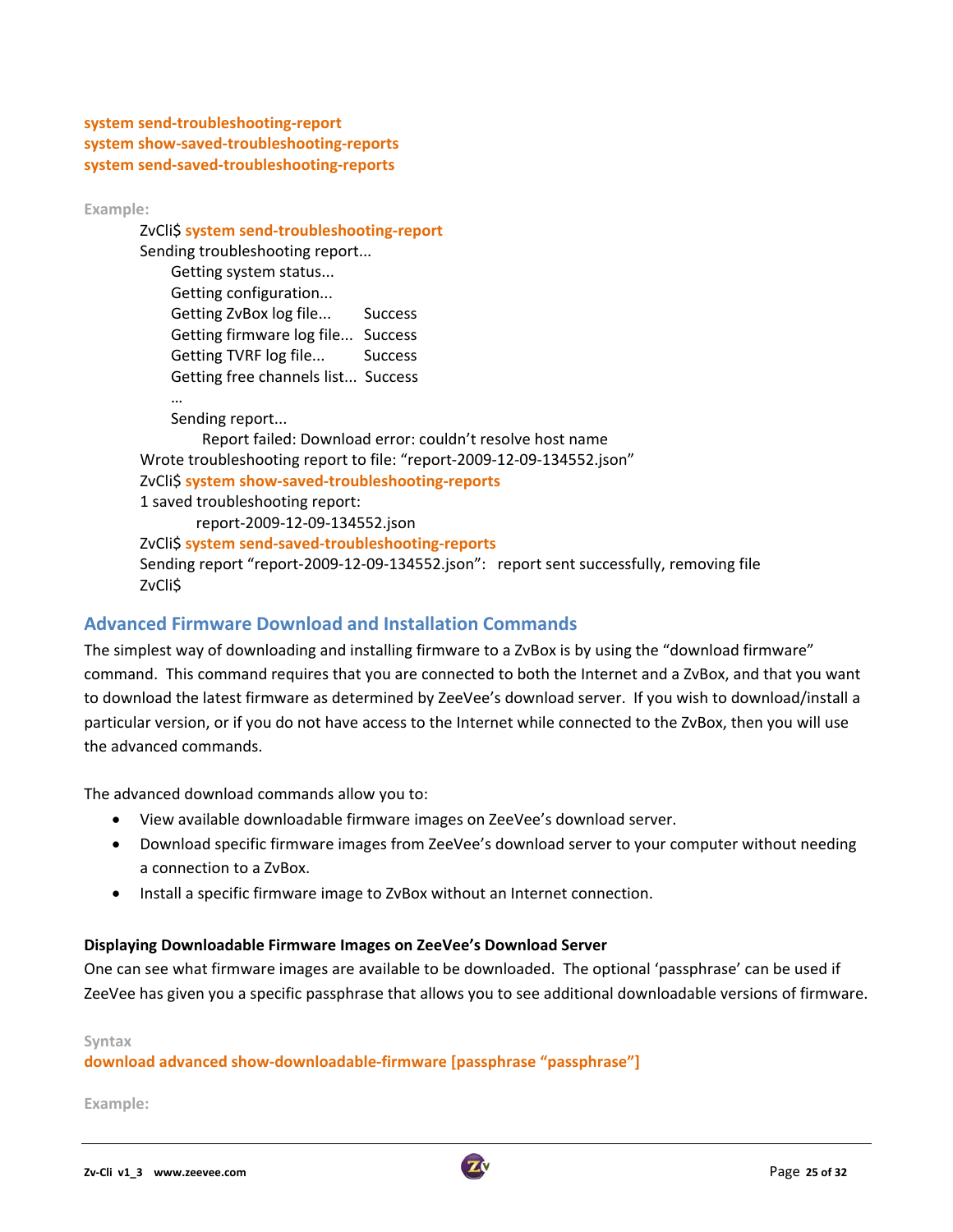ZvCli\$ download advanced show‐downloadable‐firmware

ZeeVee's download server found the following firmware versions:

ZvPro‐250 version 2.0.0.6665 Filename: 2\_0\_0\_6665.gpg2 Description: released for Zv250 \*This is the latest production version for the ZvPro‐250 \*This version is suggested for the attached ZvPro‐250

ZvBox‐150 version 2.0.2.7076 Filename: 2\_0\_2\_7076.gpg2 Description: released for ZV150 \*This is the latest production version for the ZvBox‐150

ZvCli\$

#### **Downloading a Firmware Image from ZeeVee's Download Server**

One can download a specific firmware image from the download server. You can specify a particular image if you use the optional 'filename' argument, or if you do not you will get the latest production firmware for that model.

#### **Syntax**

**download advanced get‐downloadable‐firmware model {ZvPro‐250 | ZvBox‐150} [filename "name"]**

**Example:**

ZvCli\$ download advanced get‐downloadable‐firmware model ZvPro‐250

The latest production firmware for the ZvPro‐250:

ZvPro‐250 version 2.0.0.6665 Filename: 2\_0\_0\_6665.gpg2 Description: released for Zv250 \*This is the latest production version for the ZvPro‐250

Downloading file 2\_0\_0\_6665.gpg2 from server... 583639 / 19002258 bytes downloaded 4918539 / 19002258 bytes downloaded 7504039 / 19002258 bytes downloaded 14107619 / 19002258 bytes downloaded 19002258 / 19002258 bytes downloaded Download from server to local file system successful

ZvCli\$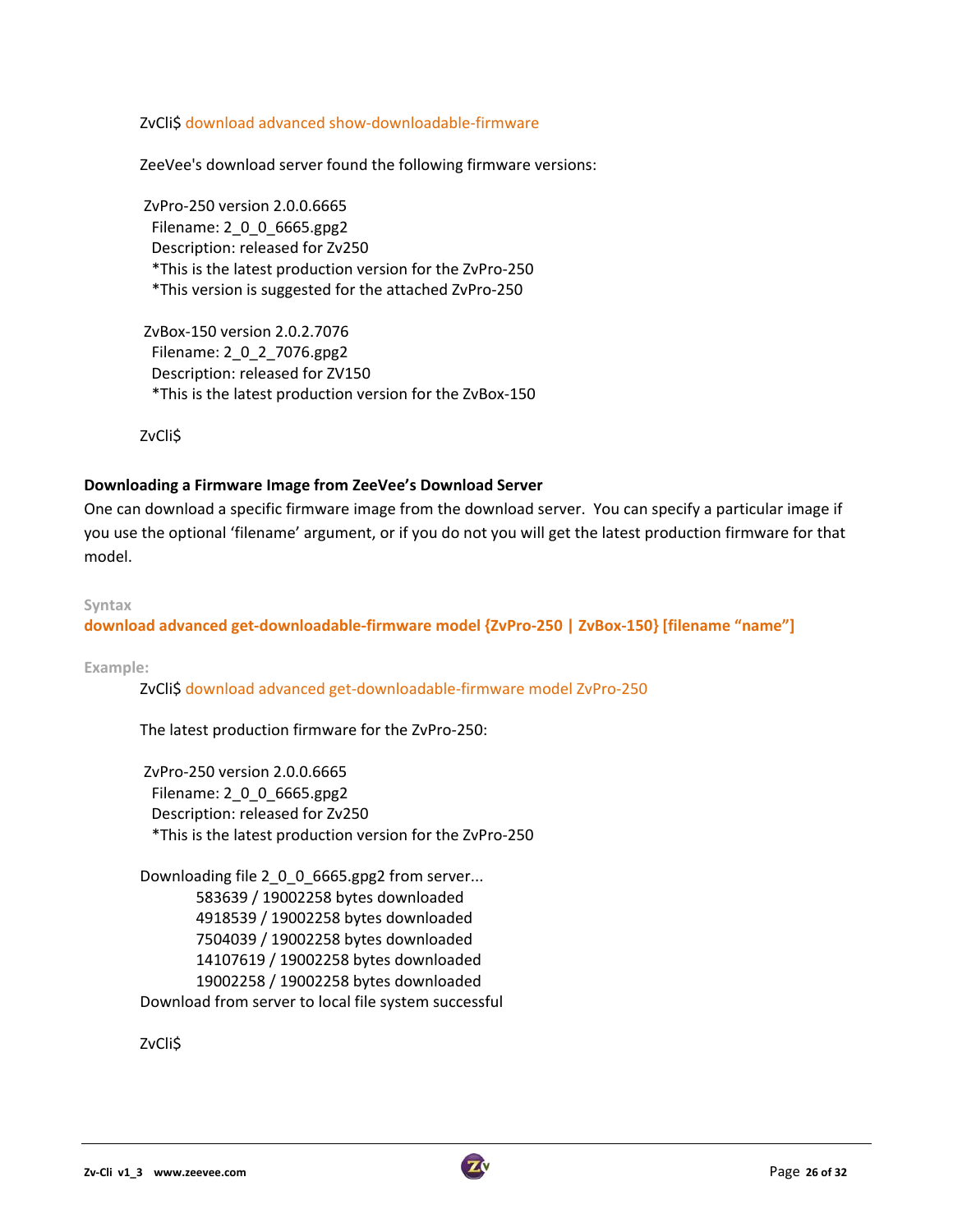#### **Display Downloaded Firmware**

This command shows what versions of firmware have been download to the computer and are available to be installed to ZvBox.

#### **Syntax**

#### **download advanced show‐downloaded‐firmware**

**Example:**

ZvCli\$ download advanced show-downloaded-firmware

| Model | Filename                    |
|-------|-----------------------------|
|       |                             |
|       | $ZvPro-250$ 2 0 0 6665.qpq2 |
|       | ZvBox-150 2 0 2 7076.gpg2   |

ZvCli\$

#### **Install Downloaded Firmware to ZvBox**

Once the firmware image has been downloaded to the computer, it can be installed to the ZvBox.

#### **Syntax**

#### **download advanced install‐downloaded‐firmware filename "name"**

**Example:**

ZvCli\$ download advanced install-downloaded-firmware filename "2\_0\_0\_6665.gpg2" Installing firmware to ZvBox... .............................. 30 secs 9% transferred

| 60 secs 19% transferred  |
|--------------------------|
|                          |
|                          |
| 150 secs 50% transferred |
|                          |
|                          |
|                          |
|                          |
|                          |
| <b>Success</b>           |

ZvCli\$

#### **Remove Downloaded Firmware from Computer**

This command allows you to remove the firmware images that you have stored on your computer.

#### **Syntax download advanced remove‐downloaded‐firmware**

**Zv‐Cli v1\_3 www.zeevee.com**  Page **27 of 32**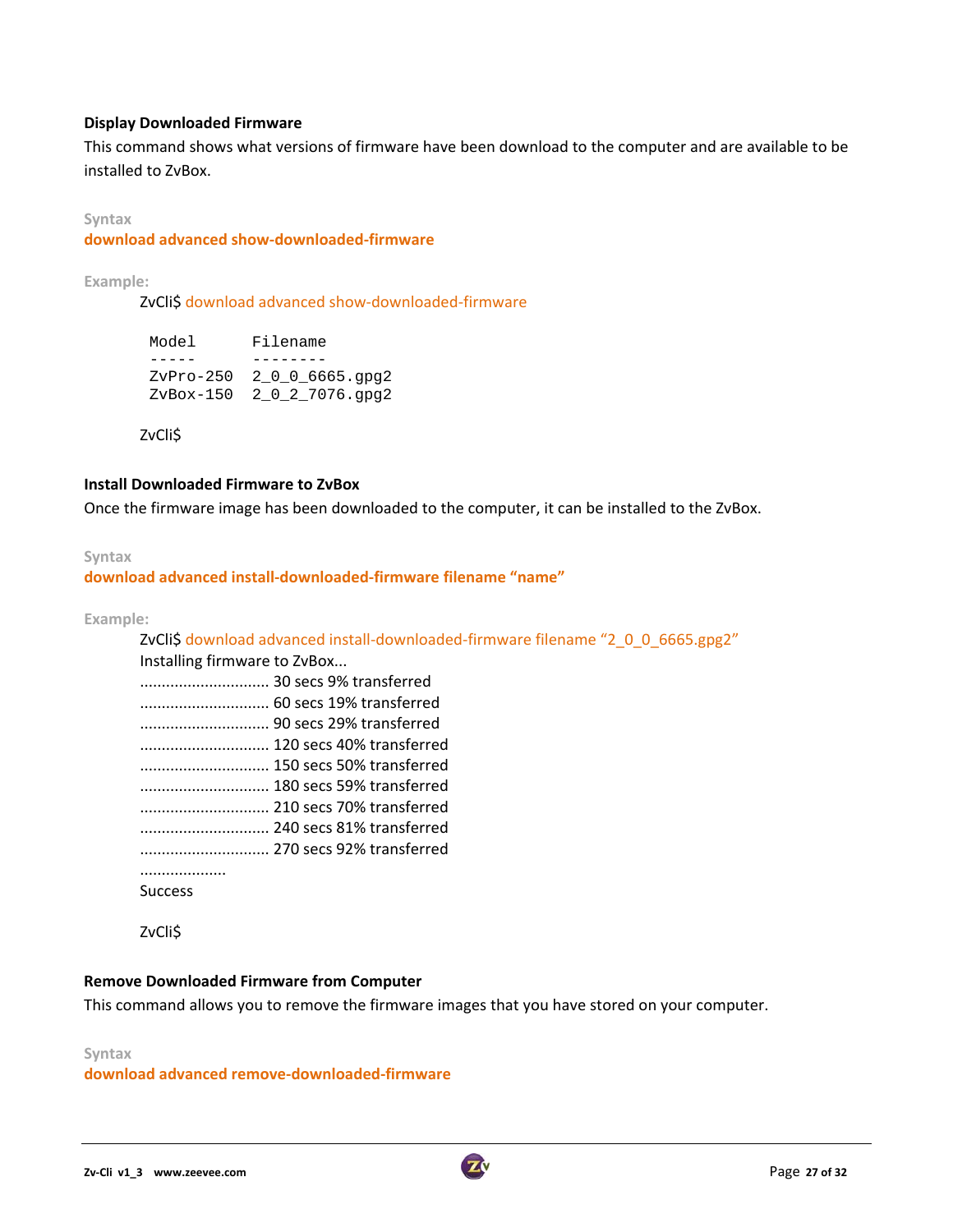**Example:**

ZvCli\$ download advanced remove‐downloaded‐firmware

Removed file: 2\_0\_0\_6665.gpg2 (ZvPro‐250) Removed file: 2\_0\_2\_7076.gpg2 (ZvBox‐150)

ZvCli\$

### **Miscellaneous Commands**

#### **Transmit IR Codes for Learning**

ZeeVee products that have multiple video inputs can be told to switch inputs via an IR command to their IR input window, located on the front plate, right side on the 250; LED window on the 150. These commands send the proper IR code for that switch out of that same window, making it possible to 'teach' the IR command to a "learning" remote or remote control system. The IR command is sent once each time the ZvCli command is entered.

**Syntax**

**system transmit‐ir** {video‐source‐component | video‐source‐vga | video‐source‐idle‐screen}

#### **Set Date**

Used to set the system time in the connected ZvBox. Note ‐ the 150 does not have an on‐board clock that survives power cycles.

When setting the time from your PC, use the local time and it will be converted to Universal Coordinated Time (UTC) and sent to the device. E.g. if your PC is configured in Eastern Standard Time, enter time in Eastern Standard. When setting the time using the ZvCli on the serial port of ZvBox, use UTC time. **Syntax**

set date year <year> month <month> day <day> hour <hour> minute <minute> second <second> All parameters are integers.

```
Example:
        ZvCli$ set date
        # Set date/time to the box
        # Use local time, it will be converted to coordinated universal time (UTC)
        # Local time: Thu 2009‐Jan‐29 15:39:07 Eastern Standard Time
        set date year <year> month <month> day <day> hour <hour> minute <minute> second <second>
               <year>={2008‐2028}
               <month>={1‐12}
               <day>={1‐31}
          <hour>={0-23}
               <minute>={0‐59}
               <second>={0‐59}
           e.g. set date year 2009 month 01 day 29 hour 15 minute 39 second 07
        ZvCli$ set date year 2008 month 01 day 06 hour 09 minute 04 second 00
```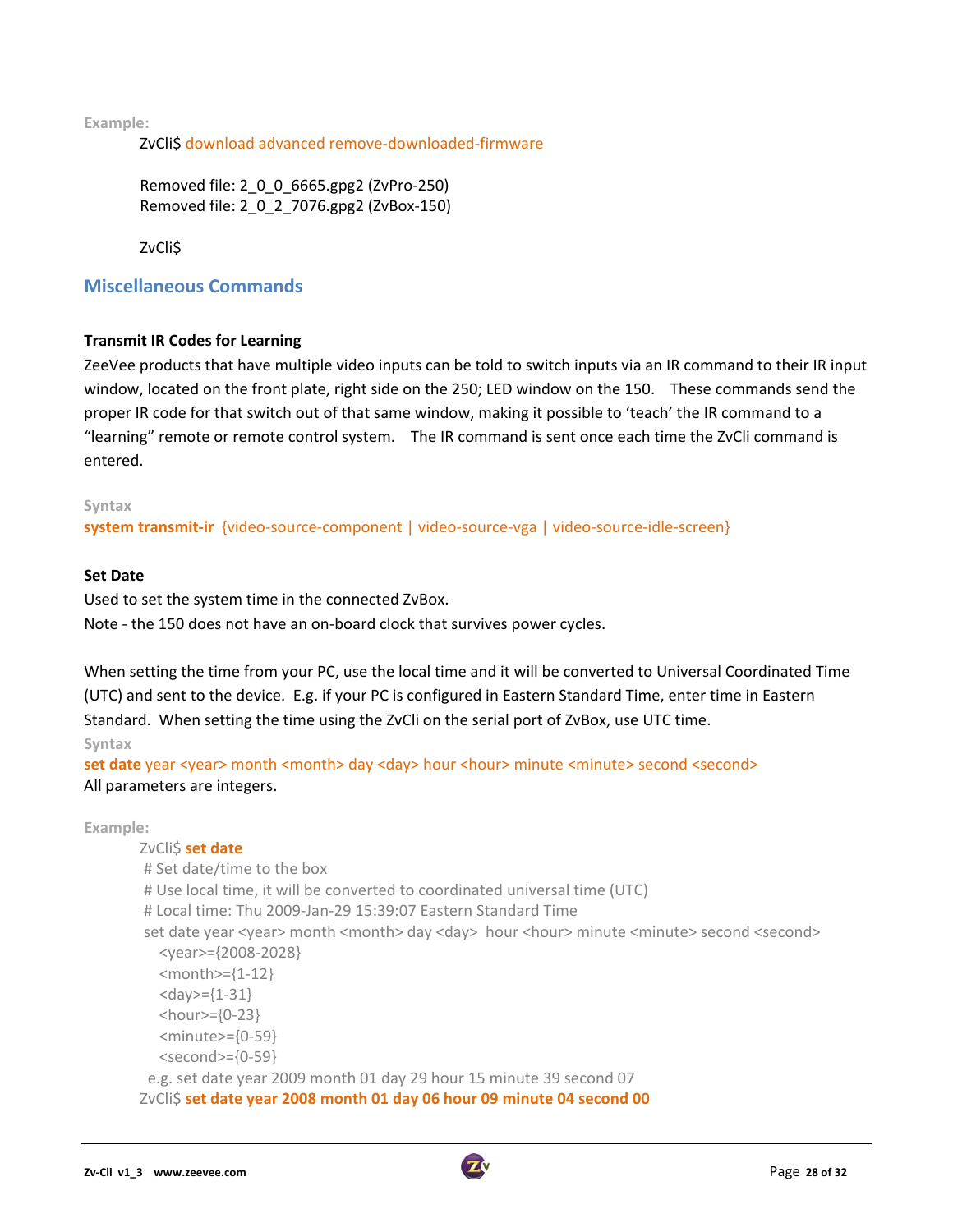**#** Sets the date to January 6, 2008, 9:04 AM

This command gives a name to the ZvBox that you are managing. Naming your ZvBox not only gives it a sense of pride and self worth, but can also be useful when managing multiple ZvBoxes. Most users find the channel that the ZvBox is transmitting on is a useful name, e.g. "4" or "4‐1". The name is limited to 16 characters; upper/lower case letters, numbers, underscore, and hyphen.

**Syntax set zvbox‐name "name"**

#### **Set LED Brightness (ZvBox‐150 only)**

The ZvBox‐150 product has a single LED behind the Zv logo on the front of the unit. This command sets the brightness of that LED. This command is available only for the ZvBox‐150 product.

**Syntax set led‐brightness** {**high** | medium | low | off} **factory default**: high

#### **Enable/Disable Select Button (ZvPro‐250 only)**

This command allows the user to enable/disable the 'select' button on the front panel of the ZvPro‐250. This command is available only for the ZvPro‐250 product.

#### **Syntax**

**set select‐button** {**enabled** | disabled} **factory default**: enabled

#### **Reset to Factory Defaults**

This command resets all settings to their original factory defaults. It is especially useful when some prior configuration change causes the system to malfunction. Defaults are listed in this document in the command summary, and with each command description. The unit will reboot after it has reset to factory defaults. Note that you can use the 'script' command to save the configuration to a file before setting to factory defaults, and also to restore the configuration from that file.

#### **Syntax**

**set to‐factory‐defaults**

#### **Reboot ZvBox**

This command forces the ZvBox to completely reboot. It should never be required, but may be helpful as a diagnostics aid. It will take several minutes to execute.

**Syntax**

**system reboot**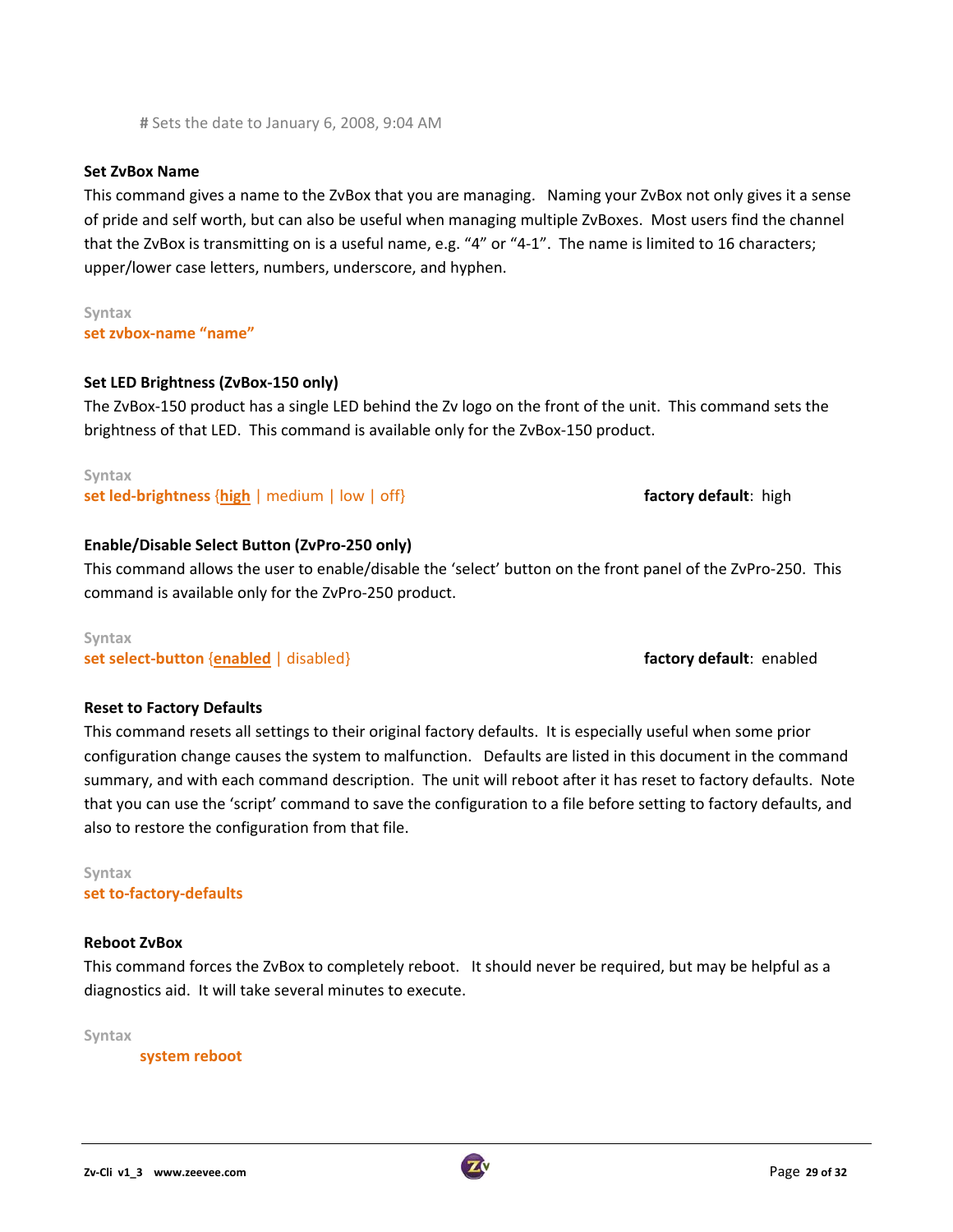#### **Restart Video Processing**

This command tells ZvBox to completely restart all video processing. The broadcast will temporarily stop, and will resume when the restart completes. This command is **\*required\*** after making changes to some of the MPEG2 settings (e.g. program number or starting pid number).

**Syntax**

**system restart**

#### **Identifying Physical ZvBox**

This command tells ZvBox to flash its LEDs so that an individual unit can be identified among several in a rack. The ZvBox‐150 will flash its front panel LED between blue and amber for 10 seconds. The ZvPro‐250 will flash all of its LEDs (except the power LED, which will remain on solid) on and off for 10 seconds. This command makes it easy to identify which unit is being managed by this ZvCli.

**Syntax**

**system identify**

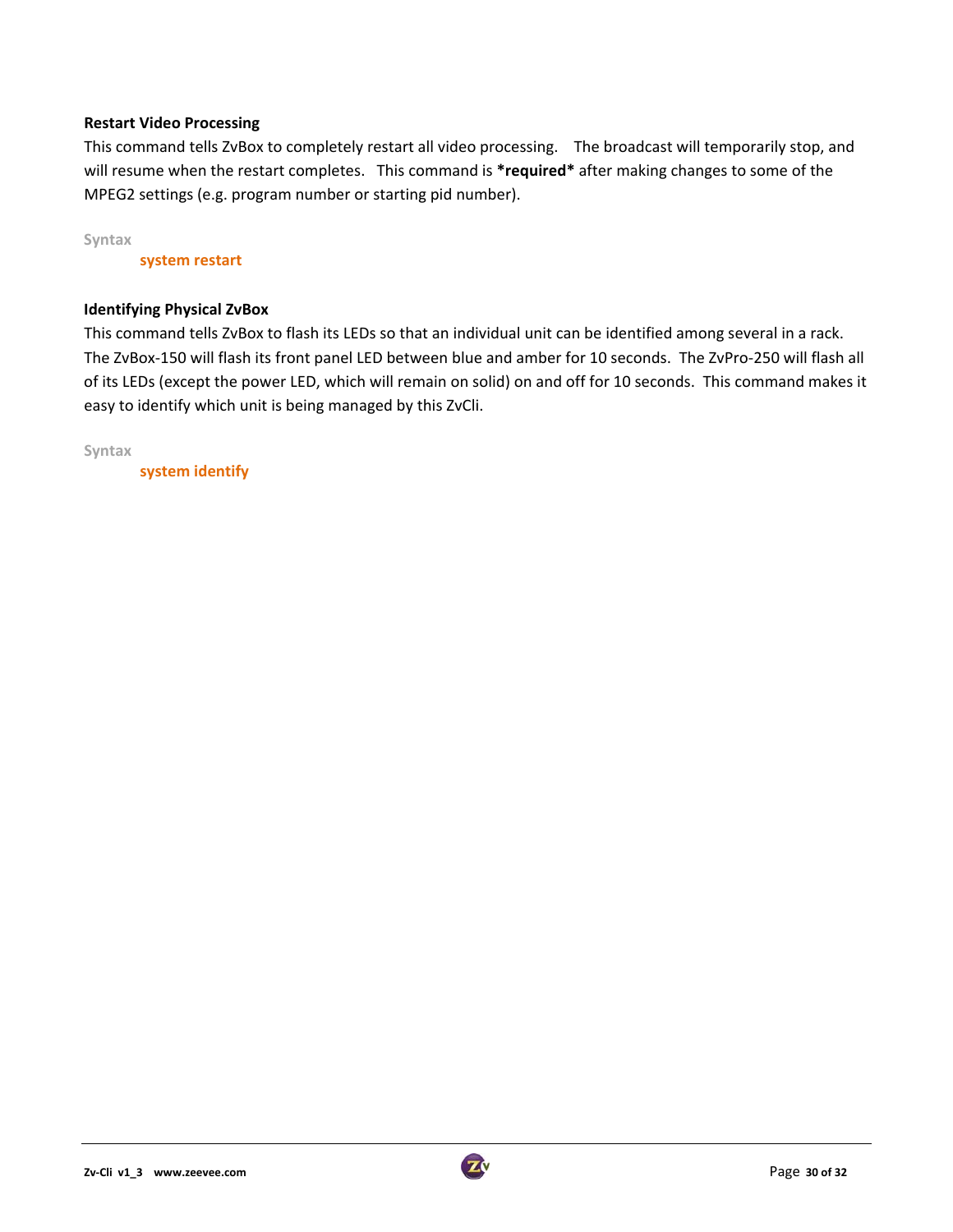## **ZvCli and Serial Console Command Summary**

Factory defaults are underlined. {} encase a choice. <> encase a value. [] encase optional parameters.

#### **Status Commands**

**show system‐status show av‐status show config show analysis show zvcli‐info**

#### **RF, Cable and Broadcast Commands**

**system cable‐scan** [**cable‐plan** {standard |HRC | IRC | **auto‐detect**}] **system cable‐print‐last‐scan‐results set rf‐output** {off | **on**} **set rf‐channel** <**2**..135> **set cable‐plan** {**standard** |HRC | IRC } **set rf‐power** {1‐lowest | 2‐low | 3‐medium | 4‐high | **5‐highest**}

#### **Audio Input Commands**

**set audio‐for‐component** {analog | spdif‐optical | spdif‐coax | usb | none} factory default: ZvPro 250 – analog, ZvPro 150‐ spdif‐coax **set audio‐for‐vga** {analog | spdif‐optical | spdif‐coax | usb | none} factory default: ZvPro 250 – analog, ZvPro 150‐ usb

#### **Video Input Commands**

**set video‐source** {**component** | VGA | idle‐screen | test‐image‐1 | test‐image‐2} **set vga‐edid‐underscan‐resolution‐1080** {<resolution>} see command details for supported resolutions factory default: 1808x1017 **set vga‐edid‐underscan‐resolution‐720** {<resolution>} see command details for supported resolutions factory default: 1208x679 **set custom‐idle‐screen "filename"**  factory default: Zv Logo **set custom‐watermark "filename"**  factory default: Zv Logo **video calibrate‐vga**

#### **Video Output Commands**

**set output‐frame‐rate‐for‐720p** {30fps | **60fps**} **set vga‐output‐resolution** {**auto** |720p}

#### **Setting Program (HDTV Channel) information**

| set mpeg2 program {video1} short-channel-name "name"                                       | name <= 7 characters factory default: ZvCast |
|--------------------------------------------------------------------------------------------|----------------------------------------------|
| set mpeg2 program {video1} long-channel-name "name"                                        | name <= 64 characters                        |
| factory default: Welcome to ZeeVee ZvCast                                                  |                                              |
| set mpeg2 program {video1} hdtv-channel <01023>.<01023>                                    | factory default: 2.1                         |
| set mpeg2 program {video1} eit-name "name" name <= 132 chars                               | factory default: "Video Over COAX"           |
| set mpeg2 program {video1} eit-tv-rating {TV-Y   TV-G   TV-PG   TV-14   TV-MA   TV-MA-LSV} |                                              |
| factory default: TV-G                                                                      |                                              |

#### **MPEG2 Encoding Control**

**set mpeg2 output-data-rate** {low | normal | **high**} **ideal to the factory default**: high **set watermark‐visual** {off | **on**} **factory default**: on